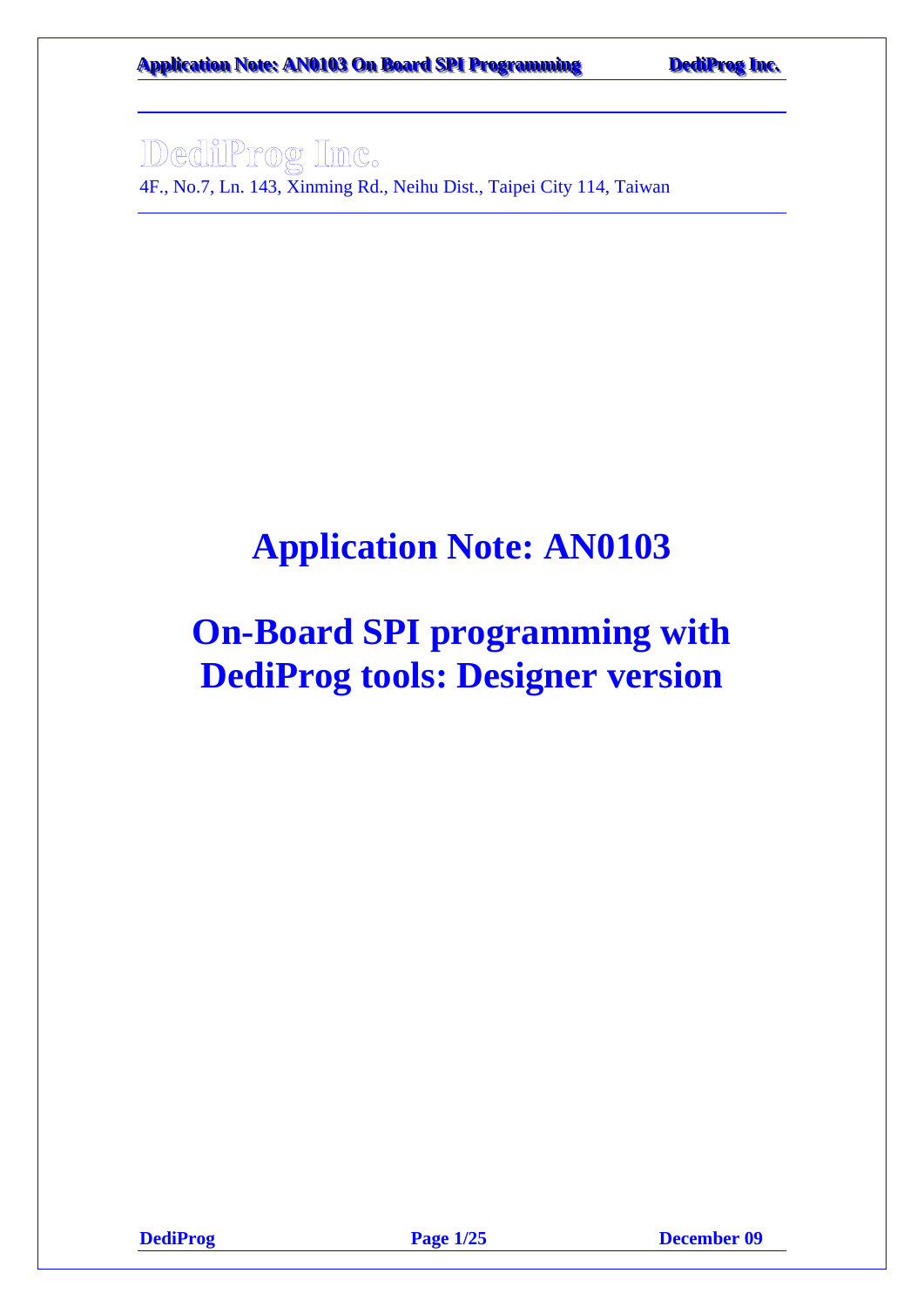### **Table of content:**

|    | 1.1.   | Motherboard BIOS memory specific requirements3                     |  |
|----|--------|--------------------------------------------------------------------|--|
|    | 1.2.   |                                                                    |  |
|    | 1.3.   |                                                                    |  |
|    | 1.3.1. |                                                                    |  |
|    |        | 1.3.2.                                                             |  |
|    |        | 1.3.3.                                                             |  |
|    | 2.     | Design your motherboard for the In-system-programming10            |  |
|    | 2.1.   |                                                                    |  |
|    |        |                                                                    |  |
|    |        | 2.3. Update the Bios memory when "Power ON and Power OFF"13        |  |
|    |        | 2.3.1.                                                             |  |
|    |        | 2.3.2.                                                             |  |
|    |        | 2.4. Update the Bios memory only when "Power ON"17                 |  |
|    |        | 2.4.1.                                                             |  |
|    |        | 2.4.2.                                                             |  |
|    |        | 2.5. Update the Bios memory only when chipset releases the SPI bus |  |
|    |        | 19                                                                 |  |
|    | 2.5.1  |                                                                    |  |
|    | 2.6.   |                                                                    |  |
| 3. |        |                                                                    |  |
|    | 3.1.   |                                                                    |  |
|    |        | 3.2. Design the motherboard for the BBF method23                   |  |
|    | 3.3.   |                                                                    |  |

#### **Important notice:**

This document is provided as is. No responsibility is assumed for errors that might appear. DediProg reserves the right to make any changes to the product and/or the manual at any time without notice.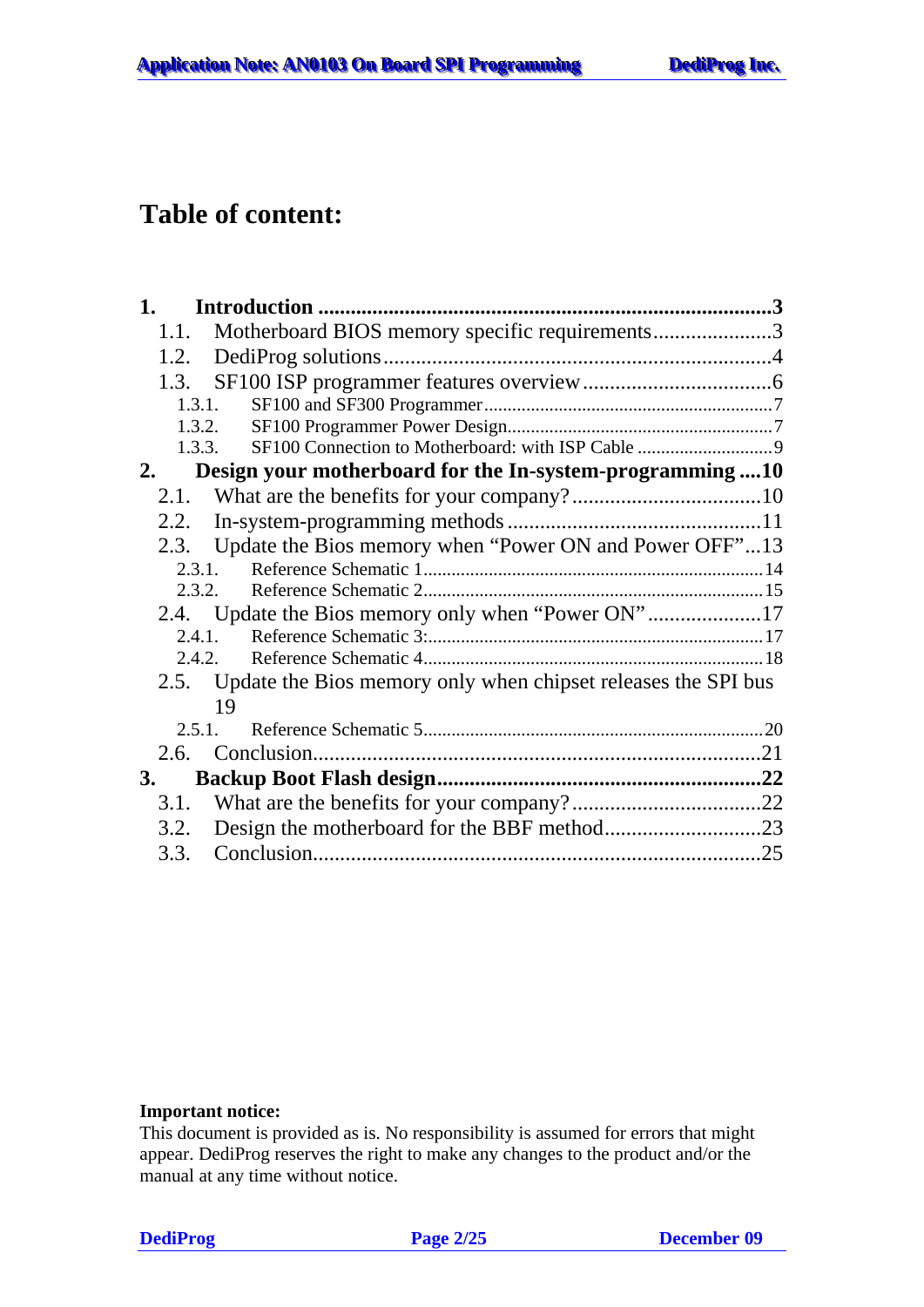## <span id="page-2-0"></span>**1. Introduction**

### *1.1. Motherboard BIOS memory specific requirements*

Unlike other Applications using Serial Flash, motherboards have to be compliant with a large amount of different and new peripherals: Bios codes need continuous modifications during development and some update in the field.

An incorrect Bios selection or flawed manipulation, performed usually by inexperienced users, can corrupt the memory content and prevent the computer from being able to reboot: the motherboard would then need to be sent through a repairing channel to change the memory. For these reasons, motherboard makers have to take these constraints into account when designing the boards.

The past solution commonly used was to solder a socket on each motherboard produced, to remove manually the corrupted memory and replace it by a new one with the correct BIOS. The cumulative cost of this method over a number of years, considering the cost of each socket implemented on the millions of motherboards produced can easily lead us to conclude that this solution is not the optimal choice. Additional solutions would be to solder a backup memory on the motherboard to boot from it in case of main Bios corruptions. The cost of this solution is also quite significant.

To reduce motherboard cost, some manufacturers solder the flash memory on board but this adds to the cost and complexity of engineering Bios update or future repairs of the motherboard.

The small size of the Serial Flash increases the difficulty to find cheap and reliable sockets. The socket solution becomes now a risky solution:

- Increase the cost
- Increase the failure rate due to quality problem (SMT contact weakness, oxidation, degradation of the high speed SPI signals, insertion error..)
- Reduce dangerously the number of suppliers for the DIP solution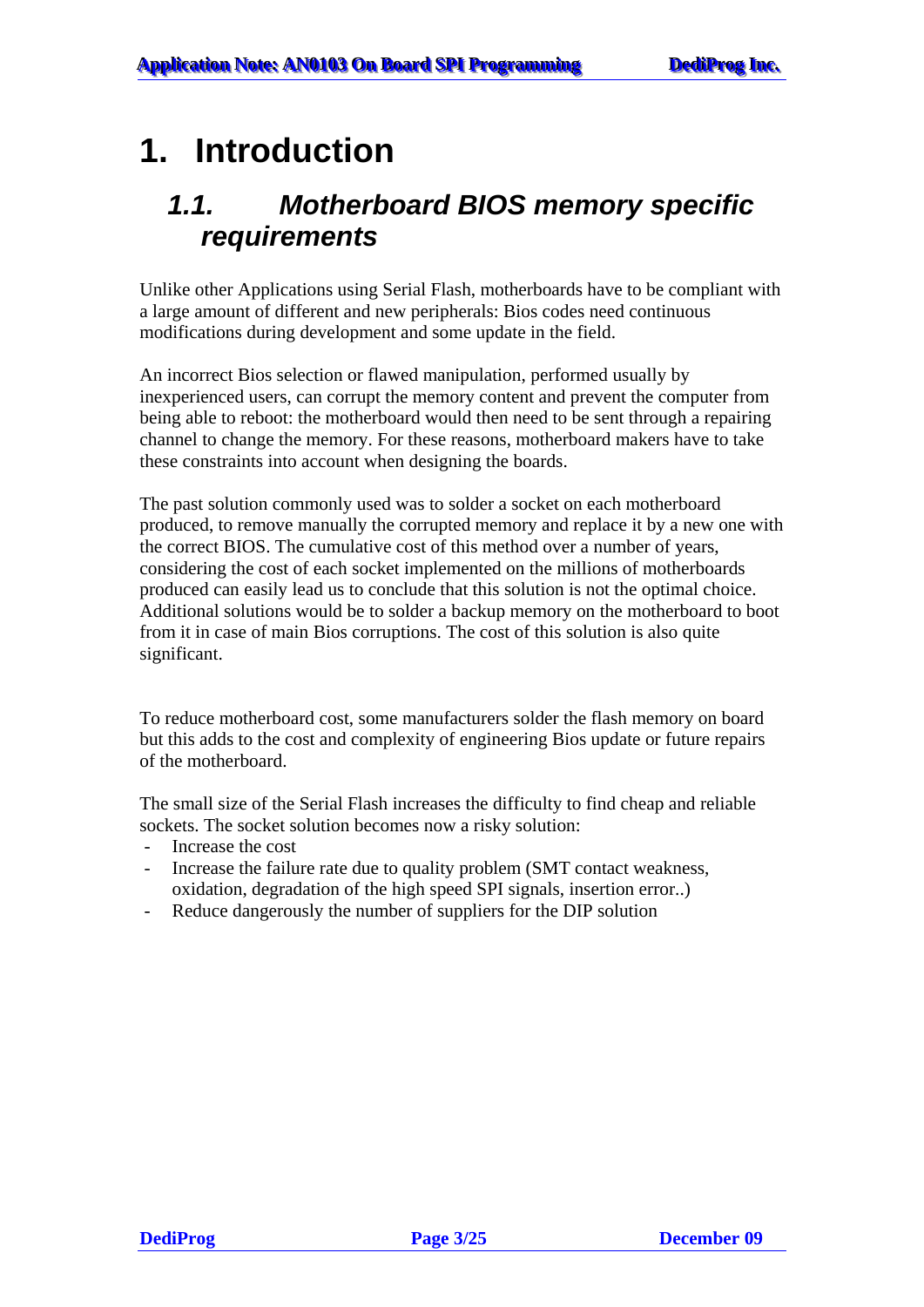## <span id="page-3-0"></span>*1.2. DediProg solutions*

DediProg team is working closely with motherboard makers, Chipset makers and Serial Flash suppliers to offer the best solutions that fit each of your needs. These solutions are adapted to satisfy each motherboard conditions.

### **A) In System Programming solution (ISP)**

**Features:** update your Main Bios memories soldered on your motherboard by using our low cost programmer: **SF100** and **SF300.** When connected to the motherboard, the **SF100** programmer can control the Serial Flash to read or update its content.

#### **Advantages:**

**-** Very fast update (10sec / 30 sec)

- Flexible update as it only requires the naked motherboard (convenient for development, production, storage area update or repairing channel)

#### **Requirement:**

- Some Chipsets need isolations for their SPI outputs protections.

#### **Fig 1: In System Programming update**

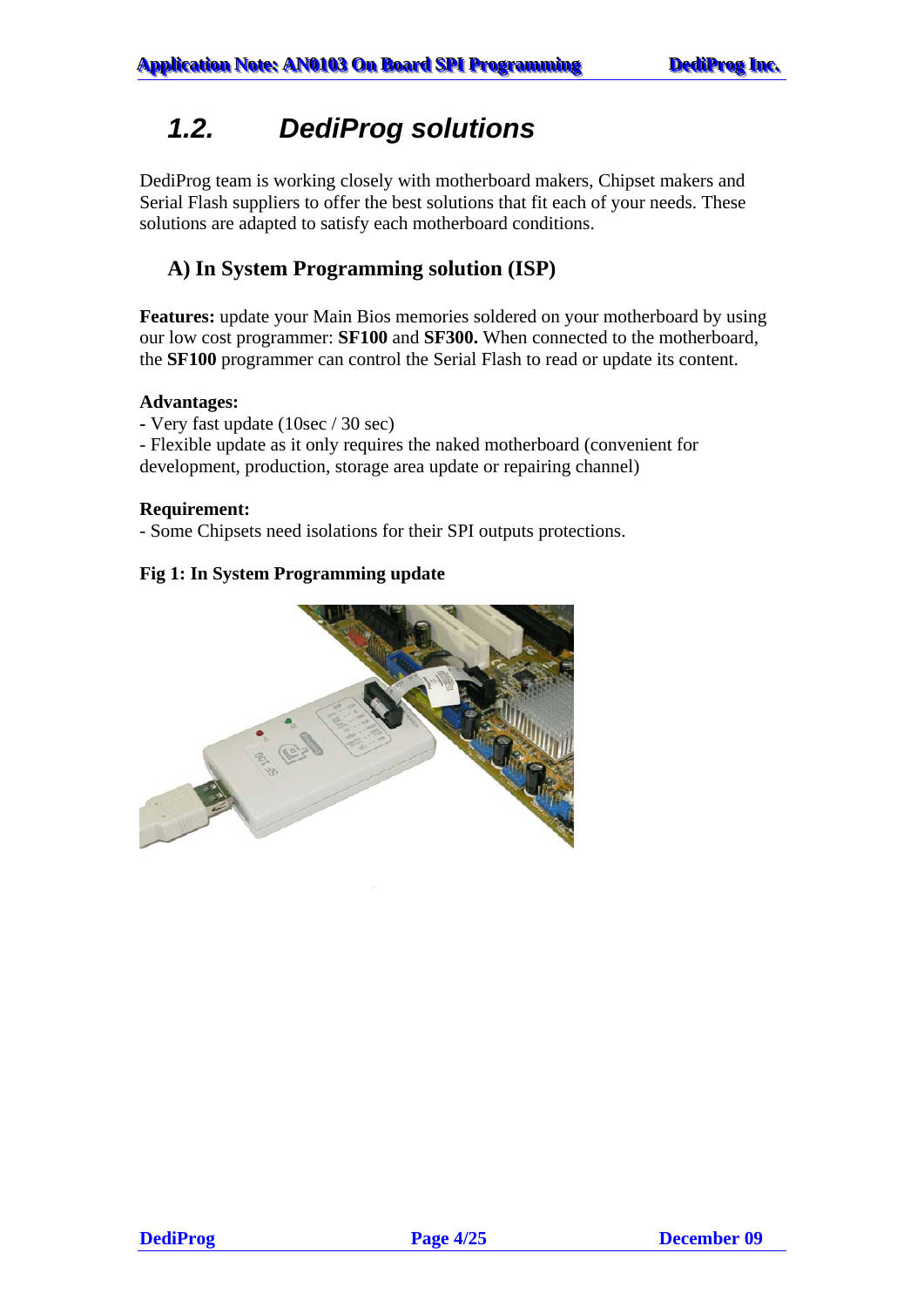#### **B) Backup Boot Flash solution (BBF)**

**Features:** Our Backup Boot Flash disables the Main bios memory when connected to the motherboard. Then the Chipset can boot from our Backup Boot Flash with the appropriated Bios code and update the main memory by using the Flash utility tool.

#### **Advantage:**

- Low Cost
- Work with most of the market motherboard without hardware modification
- If coupled to our SF100 programmer, our Backup Boot Flash can be used as a
- "Serial Flash Emulator" (convenient for Bios development)

#### **Requirement:**

- Need to perform a Boot of the motherboard:
	- $\rightarrow$  Longer updating time versus ISP method
	- $\rightarrow$  Requires a complete computer environment for boot (ATX power, processor, monitor..)

#### **Fig 2: Backup Boot Flash method**



**For more information, refer to our BBF dedicated documents in section 3.**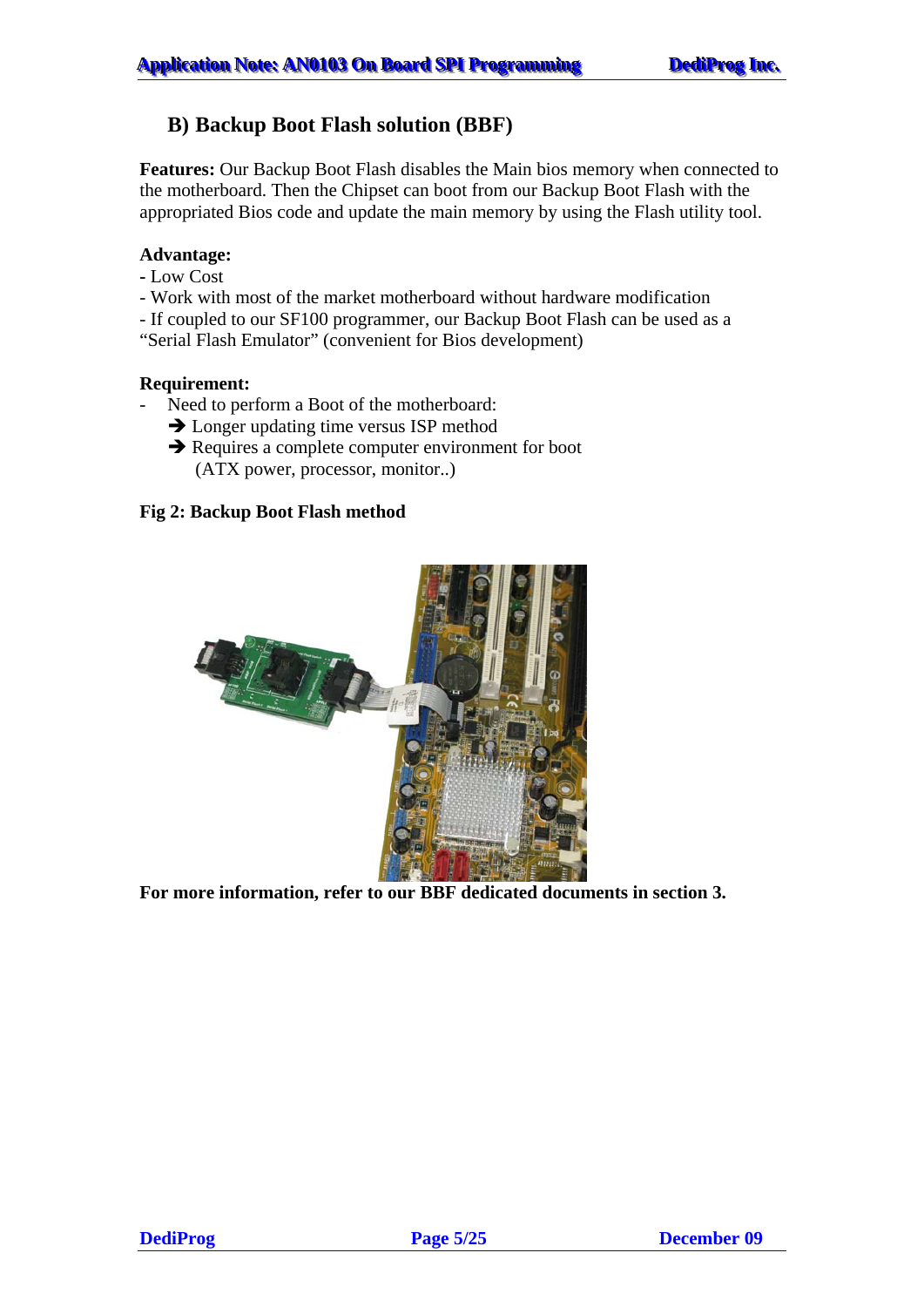### <span id="page-5-0"></span>*1.3. SF100 ISP programmer features overview*

The **SF100 ISP** programmer has been developed and designed to provide a **high performance** for the **lowest cost** that fits to the Bios development needs and solve the repair issues of motherboard applications.

The **SF100 ISP** programmer is dedicated for Serial flash only, to optimize the hardware and software performance and minimize the cost. Why do you need to pay for memory support you don't need? With the **SF100 ISP** programmer, your motherboard will not only benefit from the **cost reduction due to the Serial Flash memory** but also from the **cost reduction due to the socket removal**.

Actually, the **SF100 ISP** programmer has been designed to update the Serial Flash soldered directly on Board via an inexpensive Header connector on the SPI bus, removing the need for a socket. The corrupted memory no longer needs to be physically removed and replaced by a new one but simply updated just by connecting the Programmer to the motherboard connector.

The SF100 ISP programmer has been designed by taking into account all the different environments of the motherboard, from the development to the final user and repair channel.

#### **Like:**

- Motherboard powered / not powered
- Additional Computer available / not available
- Expert engineers / inexperienced or not technical operators
- Single update (repairing channel) / High throughput (production)

As most of the Bios update needed for development requires partial change in the memory, the SF100 software offers a "Smart update" to Erase, program and verify only the sectors with differences (new Bios versus previous Bios). The "Smart Update" feature reduces significantly the bios update time to few seconds only.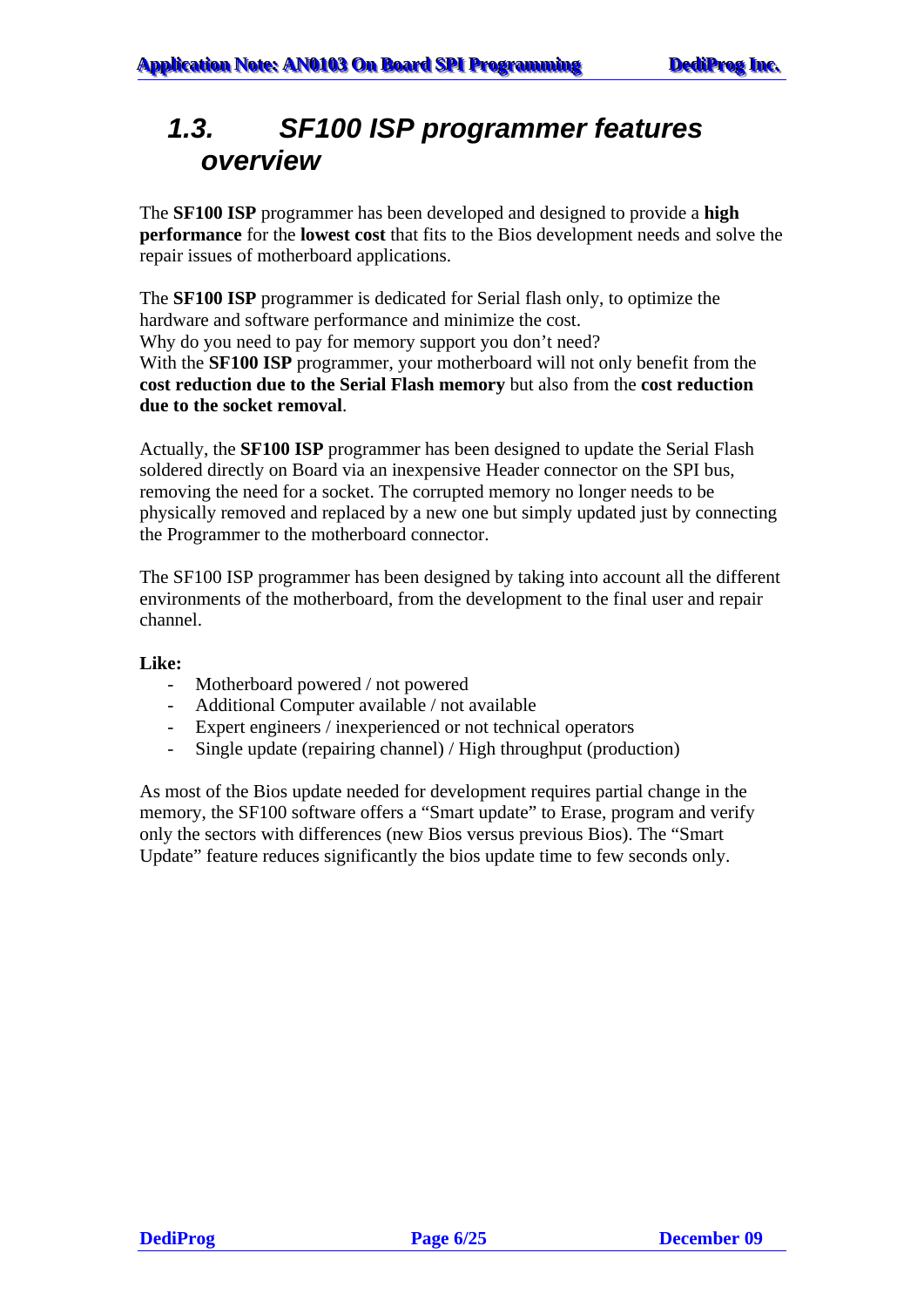### <span id="page-6-0"></span>**1.3.1. SF100 and SF300 Programmer**

The **SF100** programmer can be used in **USB modes**:

#### **USB mode:**

The programmer is connected to the host computer via the USB bus. The memory management is controlled from the DediProg tool.

This mode is very convenient, friendly and gives access to a large amount of features to be used by the experts (design, software, hardware, product, test or quality engineers). It also offers an automatic mode that can easily be used by inexperienced operators.

User can freely select between a friendly Window Graphic User Interface (GUI) or a convenient Dos Command Line.

The **SF300** programmer offers an additional mode, the stand Alone, that can be manually selected by a switch.

#### **Stand Alone mode:**

The programmer is a stand-alone device that doesn't need to be connected to a computer. This mode is very convenient to reduce the cost of production line programming (no computer needed) or to execute repetitive actions on memories. It also allows non-technical personnel to easily perform repeated command sequences.

The operations are started by clicking a button on the programmer. In this mode, a Flash Card is used as a master reference to copy the code to the motherboard memory.

### **1.3.2. SF100 Programmer Power Design**

#### **A convenient, flexible and low cost power management designed for motherboard:**

The BIOS memory soldered on the motherboard can be either powered **by the programmer** (if motherboard is OFF during the update) or powered **by the motherboard** (if motherboard is ON during the update).

#### **A smart management system to protect the motherboard:**

**Our programmer has been optimised to provide safe management of the memory supply and signals to limit the impact of the ISP method on the application.** 

 $\triangleright$  The memory Vcc is managed safely by the programmer to supply the target motherboard memory **only when needed** and is switched OFF when operations are completed.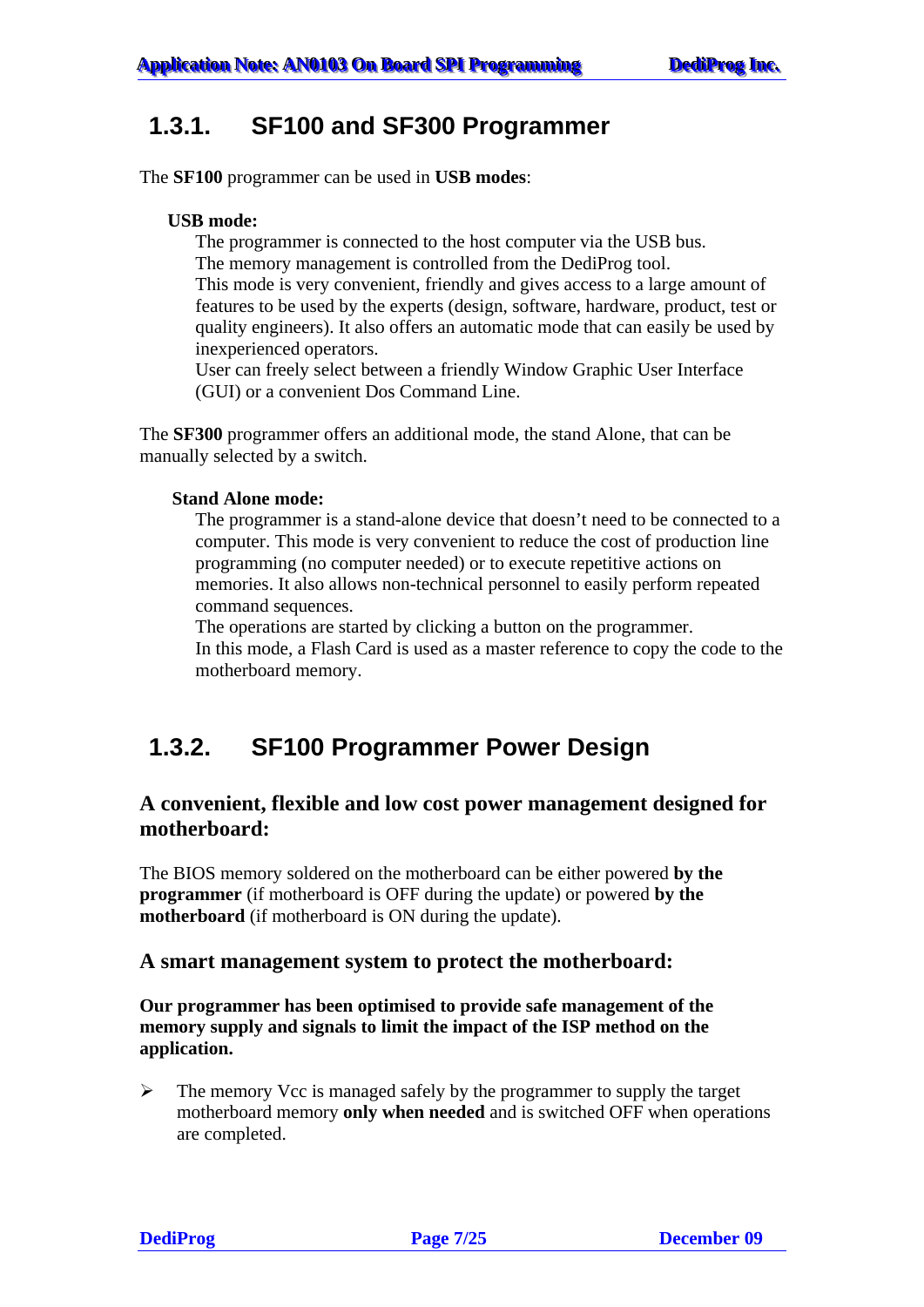- ¾ The SPI signals are also applied **only when needed** and are switched in High Impedance when operations are completed.
- ¾ All the ISP pins are protected with ESD high performance protection devices to discharge the Electrostatics charge before the connection to protect the application.

#### **Advantages:**

- ¾ The programmer is plugged on the application board with Vcc OFF and SPI signals have High Impedance to block inrush currents.
- $\triangleright$  Motherboard can work with the programmer connected without any functional interference (helpful for Bios development).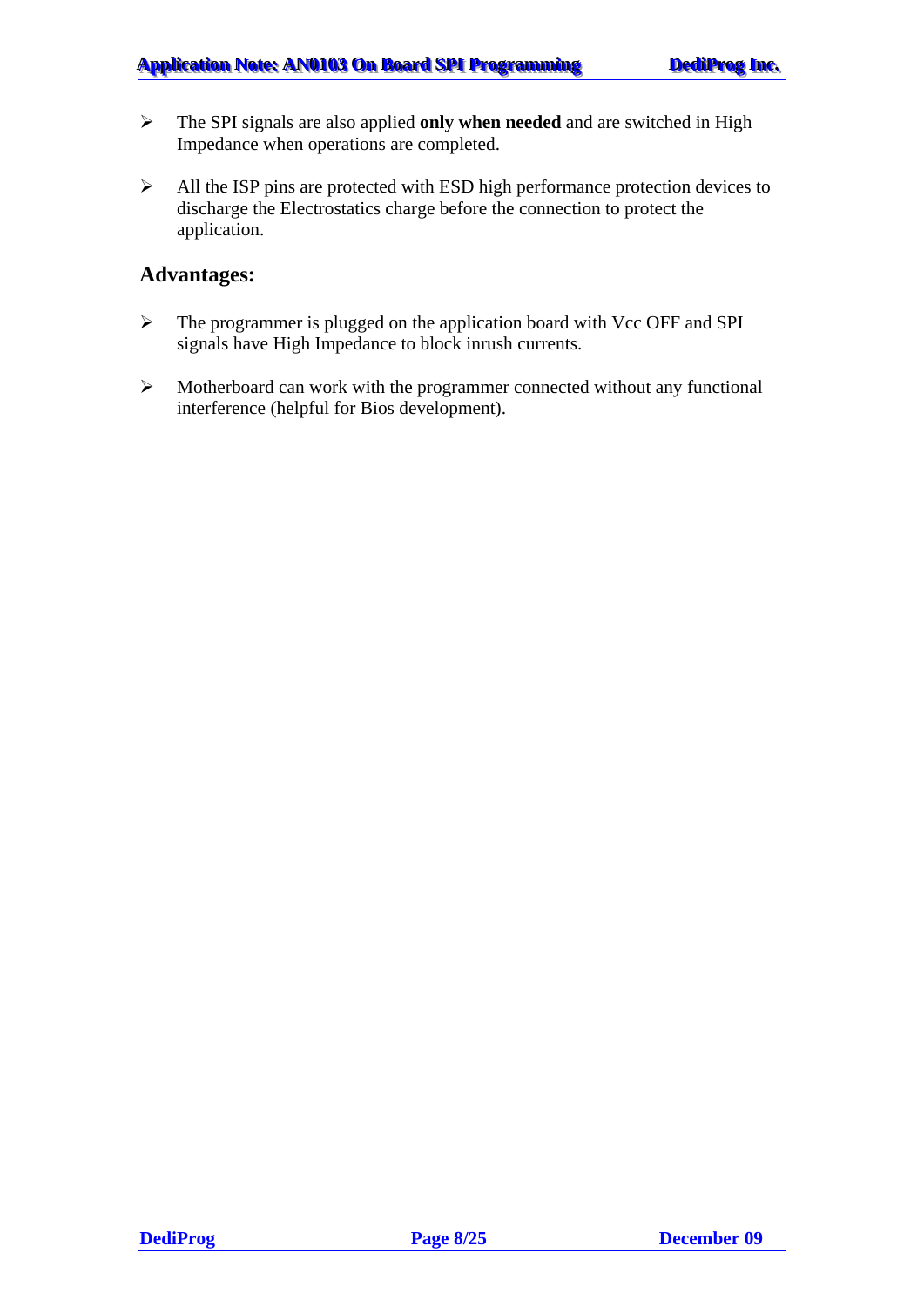### <span id="page-8-0"></span>**1.3.3. SF100 Connection to Motherboard: with ISP Cable**

The motherboard requires a 4X2 pin Header straight type with 2.54mm pitch. It is used for the SF100 programmer to control the application memory, and if necessary: power the memory and reset the application chipset. The ISP cable will be wired accordingly.

*Figure 3: DediProg SF100 Programmer to Motherboard with standard connection* 



| Pin        | Name of signal       | <b>Description</b>                                   |
|------------|----------------------|------------------------------------------------------|
| 1, 2       | Vcc, Gnd             | Vcc supplied from the programmer to the Serial Flash |
| 3, 4, 5, 6 | CS1, CLK, MISO, MOSI | <b>SPI</b> signals                                   |
|            | Vcc                  | Vcc is used to supply the application memory         |
| 8          | <b>IO3</b>           | used to reset the Chipset or switch off the Mosfet   |
|            | Mistake proof pin    | <b>Prevent from wrong connection</b>                 |

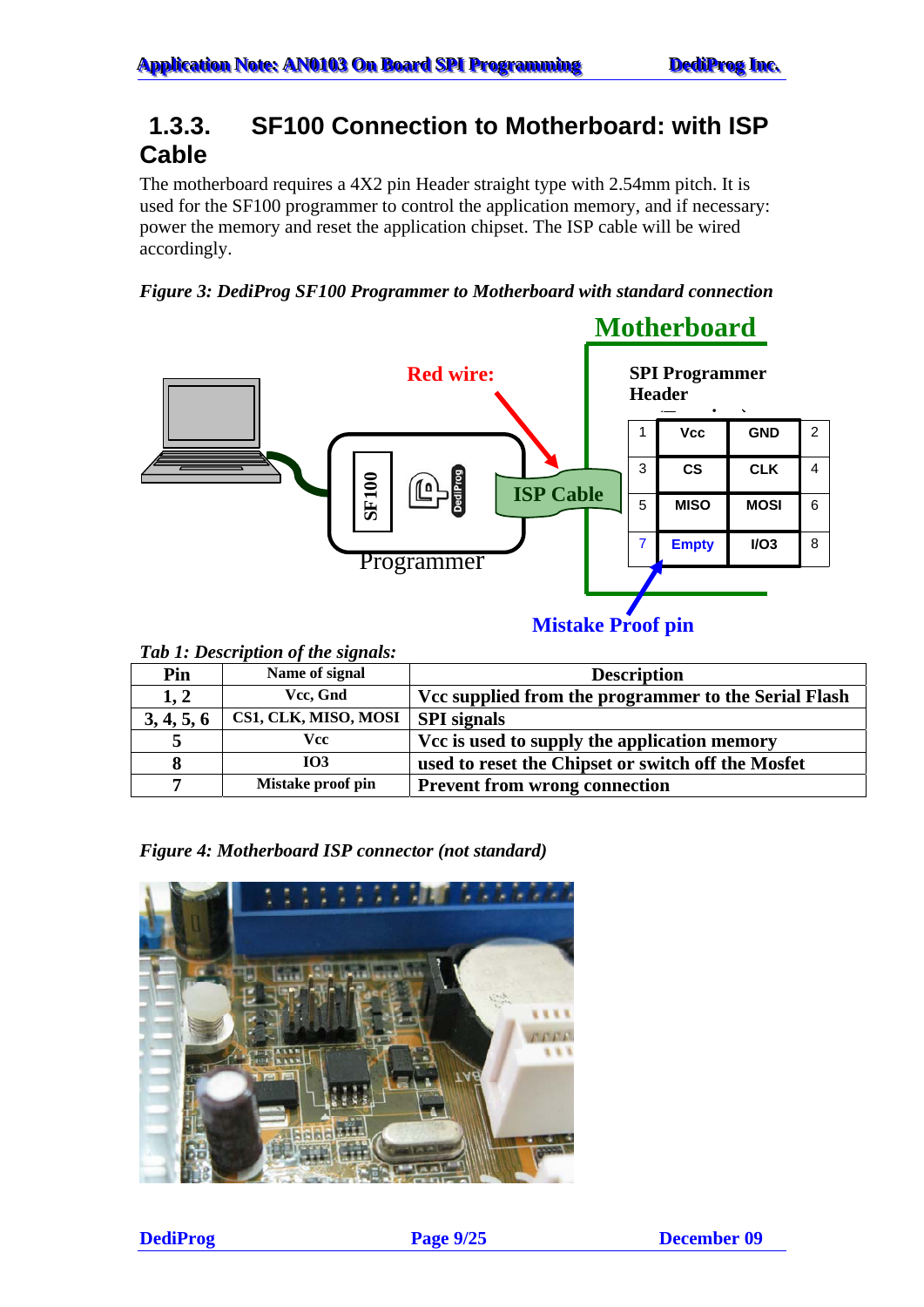## <span id="page-9-0"></span>**2. Design your motherboard for the Insystem-programming**

### *2.1. What are the benefits for your company?*

After investing in a few low cost SF100 programmers for Bios development, production lines and repairing channels, your company will benefit from the following advantages:

- ¾ **Large COST REDUCTION on millions of motherboards over a long period of time by removing all the sockets or backup memories from the board.**
- ¾ **High performance:** DediProg programmers are dedicated and optimized for Serial Flash speed.
- ¾ **High flexibility of code update:** Bios development, Program in the production line, update before shipment with the last Bios version, on field storage area or on repairing channel.
- ¾ **Improve Reliability:** No problems from faulty mechanical contacts due to the socket or problem due to human manipulation of the memory.
- ¾ **Time saving:** No need to manipulate the memory or boot on back-up memory, just connect the programmer.
- ¾ **Perform a short Failure analysis:** to generate statistic reports on corruptions and take corrective actions to improve your product reliability.

The ISP (In System Programming) is particularly appreciated for its update **flexibility and performance**:

#### ¾ **In development:**

- **- Easy** to update or read the memory on board (no need to unsolder parts).
- **- Fast update** thanks to the Smart update feature

#### ¾ **In production:**

- **Easy** to implement and no technical expertise required
- **Safer:** programming after the memory manipulation (soldering, test)
- **Flexible**: update at the last time in production line or in storage area with the last code revision or according to the last ordering
- **Performance**: the DediProg ISP method uses a Fast and direct connection to the memory via the SPI bus optimised for the Serial flash speed (not limited by a slow interface).
- SF100 can be used for **ICT programming** and can be controlled by tester using our CML or .dll.
- SF100 can be used for **ISP mass production programming** by using our production software (Multi-Programmer).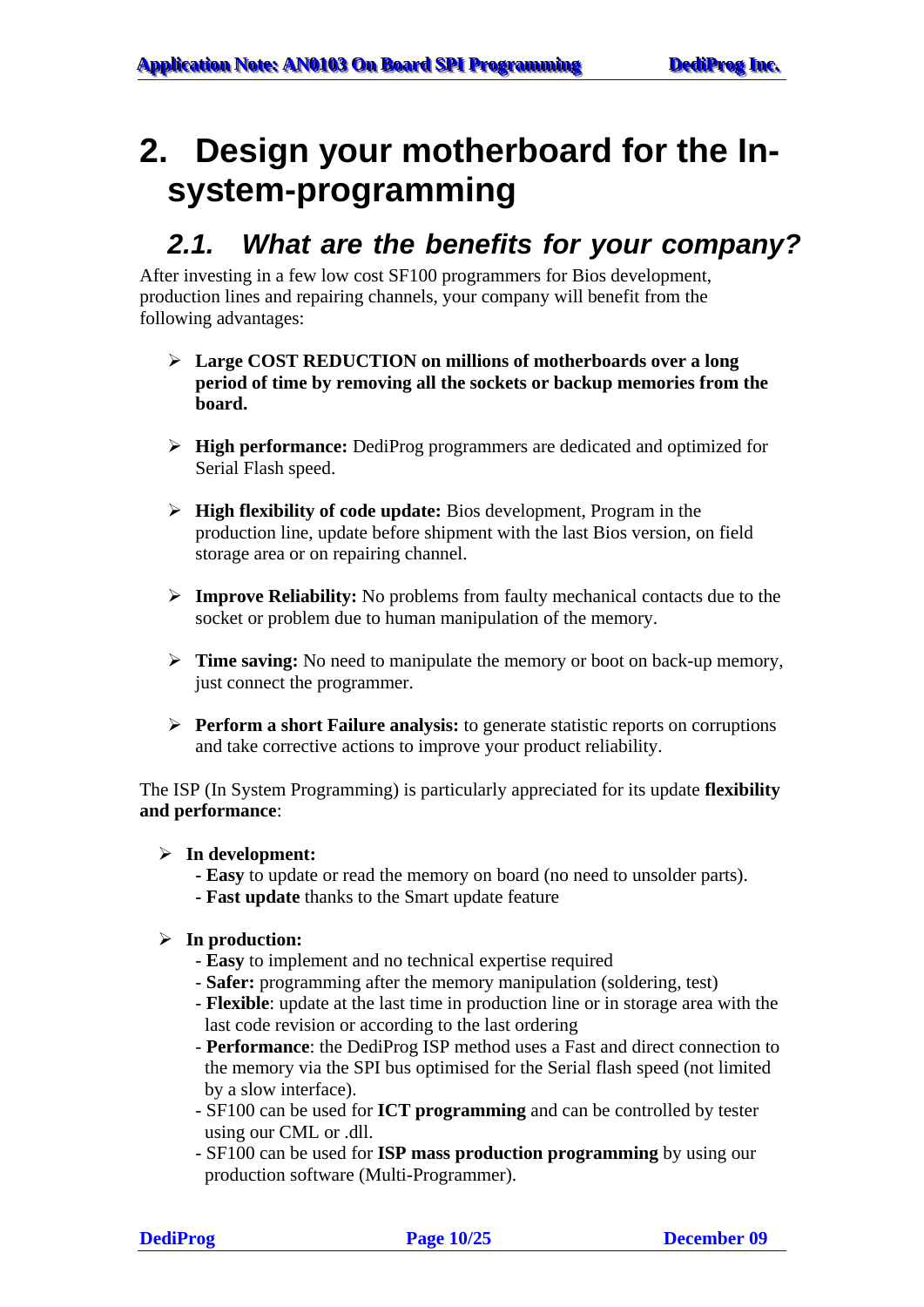- <span id="page-10-0"></span>¾ **In Field or repairing channel:**
	- - **Easy** and Fast Bios update in case of Bios corruption.
	- **No technical expertise required**: Click or press button
	- **Time saving**: just connect the programmer with the motherboard OFF
	- **Perform a failure analysis before updating the Bios memory:** to generate statistic reports and to take corrective actions to decrease failure rates.
	- **Improve motherboard reliability**: no problem of contact on socket or human manipulation so finally, less return on repairing.

### *2.2. In-system-programming methods*

When considering the methods to be selected for Bios update, the R&D engineers will have to take into consideration the need from their Bios team requirements but also from all the parties that will be finally involved in the motherboard development, manufacturing, programming and repairing. The choice implemented will then have to be clear enough for all the different actors despite the different motherboard models or Chipset suppliers.

DediProg team will help you to have a clear overview about all the solutions according to the chipset suppliers and select the optimized one. Our team will also help you to generate one document where all updating steps will be described simply, helping non expert or non technical employees to perform the bios update according to the models. Please download the application note **AN0106 "On board SPI programming with DediProg tools: End user version"** and contact us for adaptation to your portfolio.

**For your Motherboard Design, we have categorized three different updating methods. Designers can select one of them which fit the most of your needs according to the chipset capabilities:** 

**Important:** In this document, "Chipset" includes all the application controllers who drive the Serial Flash: Southbridge, Super I/O, Embedded Controller etc..

### **Chipset capabilities:**

- **Condition 1:** If not powered, the Chipset is tolerant to the SPI signals on its SPI IO through 100 Ohm Serial Resistor.
- **Condition 2:** SPI outputs are in High Impedance when the Chipset is reset.
- **Condition 3:** When motherboard is in Stand By mode (supplied but not turned ON), the chipset and memories are supplied and the chipset release the SPI bus in high Impedance.
- **Condition 4:** When motherboard has finished booting, the chipset release the SPI bus in high Impedance.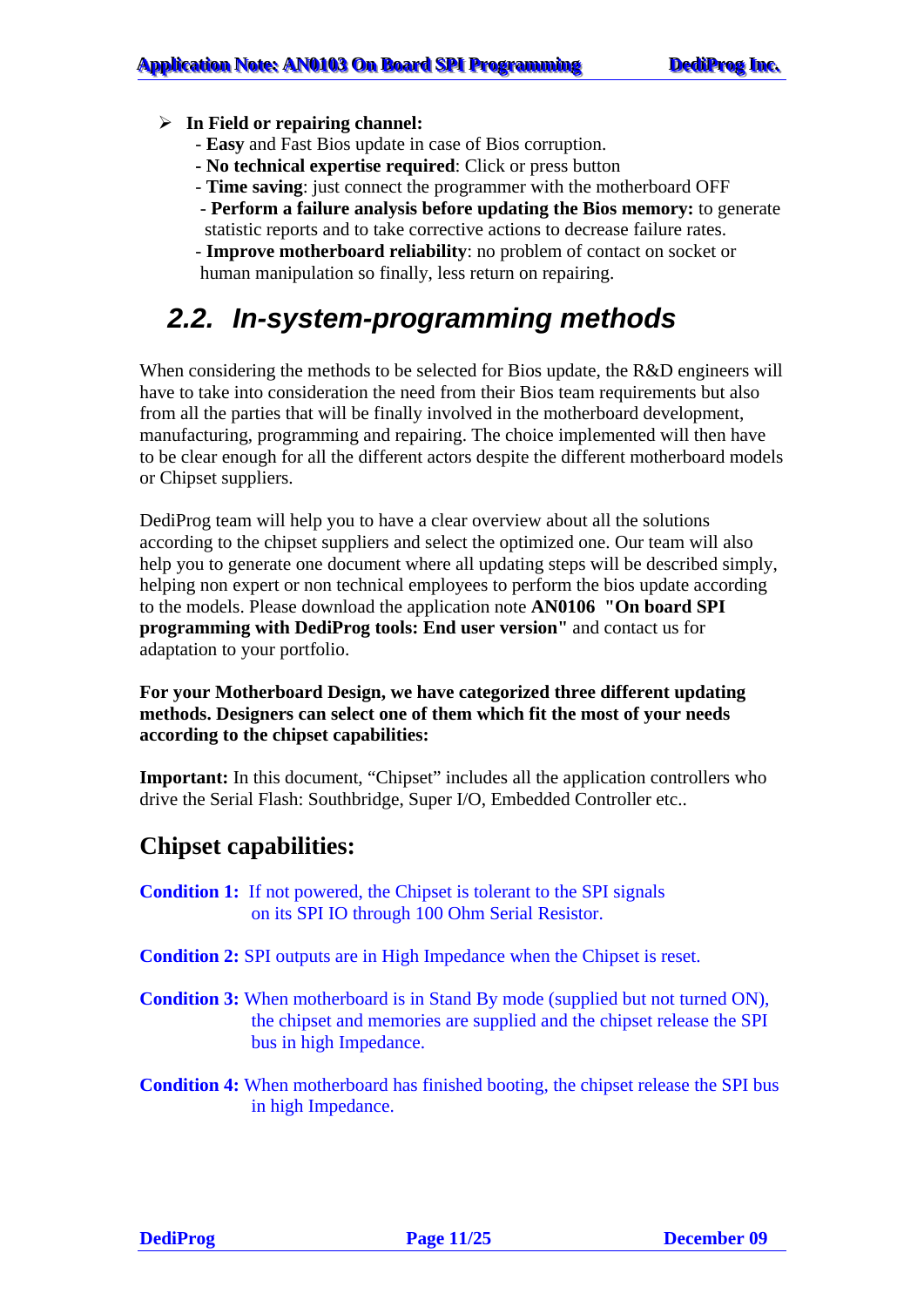### **Updating Methods:**

#### **1) Update the Bios memory when "Power ON and power OFF"**

This solution offers to the final user the same updating method what ever the hardware, chipset or motherboard conditions.

#### **Method Name: "Universal ON/OFF"**

If the chipset fulfill the **"Condition 1 and 2"**

**→** Designers can implement the "schematic 1"

If the chipset doesn't fulfill the **"Condition 1 and 2"**

 $→$  Designers can implement the "schematic 2"

#### **2) Update the Bios memory only when "Power ON"**

This solution offers to the final user the same updating method what ever the hardware, chipset but only with motherboard turned ON.

#### **Method Name: "Universal ON"**

If the chipset fulfill the **"Condition 2" →** Designers can implement the "**schematic 3**" If the chipset doesn't fulfill the **"Condition 2"** Î Designers can implement the **"schematic 4"**

#### **3) Update the Bios memory only when Chipset releases the SPI bus**

This solution offers to the final user the same updating method but requires from him to setup the motherboard in a specific updating mode.

#### **Method Name: "Universal HZ"**

If the chipset and motherboard fulfill the **"Condition 3"**

- Î Designers can implement the **"schematic 5**" If the chipset doesn't fulfill the **"Condition 3"**
	- $\rightarrow$  Designers can implement the "schematic 2" if memory is not supplied

 $\rightarrow$  Designers can implement the "schematic 4" if memory is supplied

If the chipset fulfill the **"Condition 4"**

 $\rightarrow$  Designers can implement the "schematic 5"

If the chipset doesn't fulfill the **"Condition 4"**

 $\rightarrow$  Designers can implement the "**schematic 4**" if memory is supplied

**Designers can select one of these three methods to be applied on all their motherboards projects and adapt the hardware schematics according to the chipset capabilities. In this case, the Bios memories can be updated exactly with the same method for all the different projects.**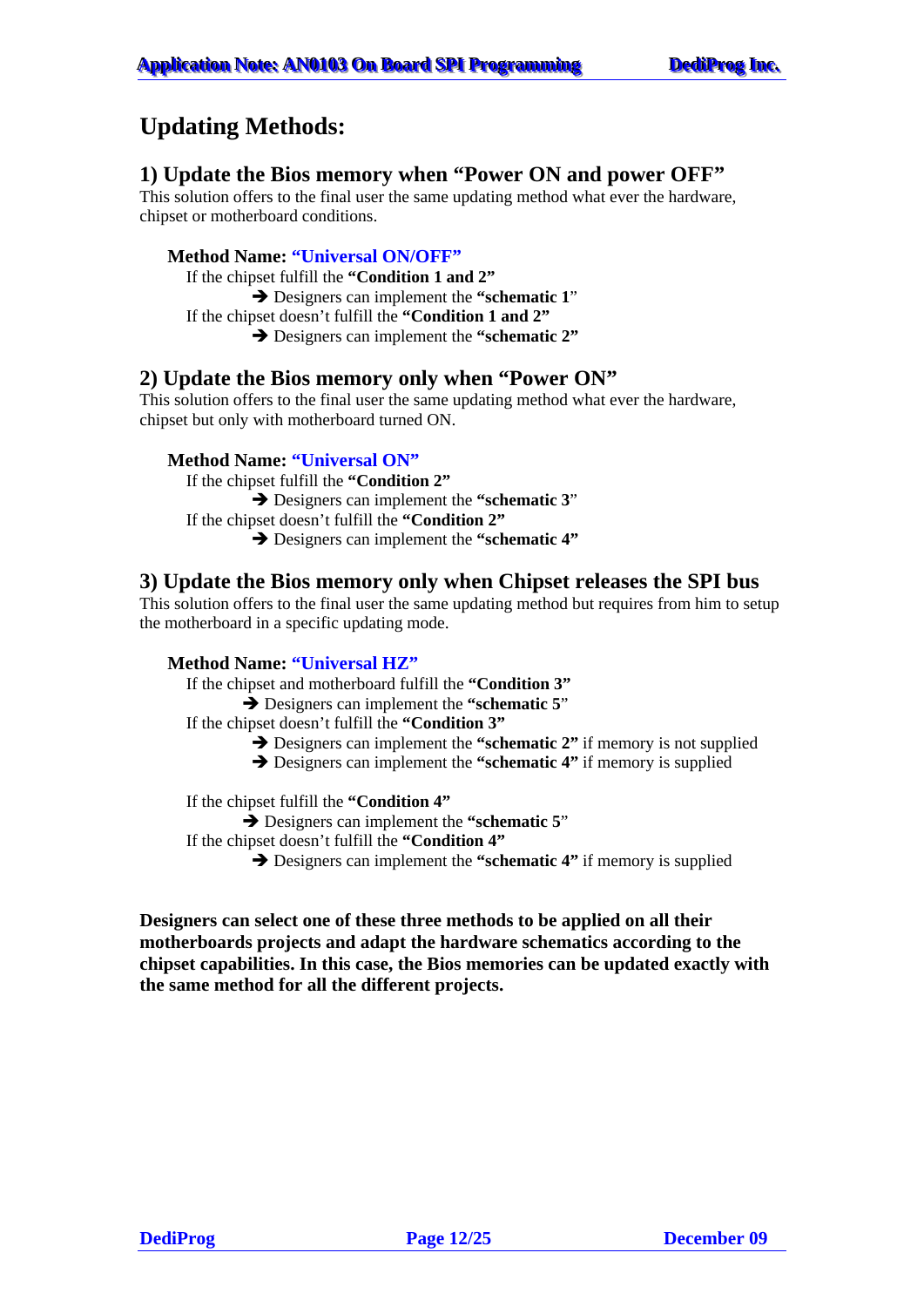### <span id="page-12-0"></span>*2.3. Update the Bios memory when "Power ON and Power OFF"*

#### **Method name: "Universal ON/OFF"**

The memory can be updated with the same method what ever the Chipset suppliers or motherboard conditions.

These designs are recommended by DediProg as it will offer a simple, flexible and safe method to update all the motherboards with the same tools and by the same way. Same method means same way to update the Bios at the user point of view but the design can be different according to the chipset used.

This is also the most convenient way to program the memory in production line or update the corrupted content in repairing channel or storage area. Actually, when the board is received, the operators just have to connect the programmer on the motherboard connector and start the update on the naked motherboard. Fast, simple and convenient, this method does not require to connect the motherboard to ATX power supply or to connect peripherals to perform a boot.

#### **Update with motherboard not supplied (OFF):**

The **SF100** programmer has been developed and designed to update the Bios memory with the Motherboard OFF (not supplied). The programmer can supply the bios memory via the pin Vcc of the ISP programmer but in this case, an isolation component (diode or Mosfet) must be inserted on the Vcc line to avoid supplying the entire motherboard with the 3V.

#### ¾ **With a Diode:**

The memory will be supplied through the diode when the motherboard is ON. The diode must be selected with a low threshold drop down to keep the serial Flash supply compliant with the memory supplier specification (Often 2.7V/3.6V). When the motherboard is OFF and memory supplied by the programmer, the diode will prevent the rest of the motherboard to be supplied with the programmer Vcc.

#### ¾ **With a N Mosfet:**

When the motherboard is supplied, the MOSFET is ON. The Serial Flash memory is then powered by the motherboard.

When the motherboard is not powered, the MOSFET is OFF. The motherboard is then protected from the programmer Vcc.

When compared to the Diode solution, the Mosfet isolation has the advantage to reduce the drop down of the memory Vcc when motherboard is ON thanks to it is small Ron value. It is usually recommended to drive it with the highest voltage (+5V/12V) to reduce the Ron.

*Remark: The Mosfet must be connected carefully according to the parasitic diode effect when not powered. The diode effect must prevent the current leakage from the ISP Vcc to the Motherboard (contact our support team for more information).*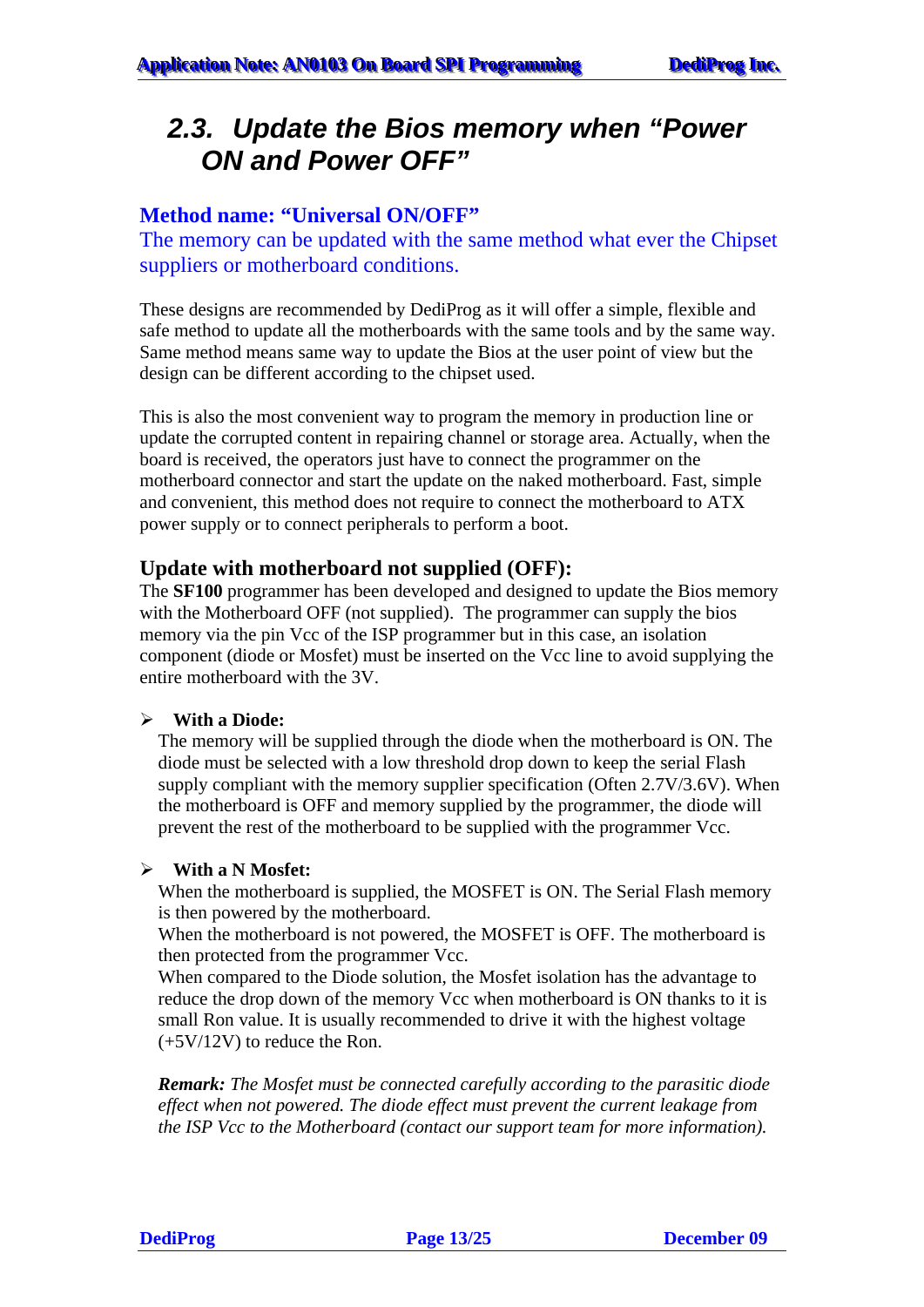#### <span id="page-13-0"></span>**Update with motherboard supplied (ON):**

The IO3 signal from the **SF100** programmer is used to isolate or reset the Chipset and avoid conflict on the SPI bus during the update.

### **2.3.1. Reference Schematic 1**

#### **Chipset requirement:** Chipset must fulfill **conditions 1 and 2**

**- Condition 1:** If not powered, the Chipset is tolerant to the SPI signals on its SPI IO through 100 Ohm Serial Resistor.

**- Condition 2:** SPI outputs are in High Impedance when the Chipset is reset.



#### **a) Updating conditions: All**

- Motherboard OFF (naked motherboard not supplied)
- Motherboard ON

#### **b) How does it work?**

- **Motherboard OFF:** As the Chipset is tolerant to the SPI signal on its SPI IO even if not supplied, the programmer can control the SPI bus to update the serial Flash without damaging the Chipset. The Serial resistors on the SPI bus will also help to limit the current injected in the Chipset IO. In this mode, the programmer will supply the serial Flash but not the motherboard thanks to the Mosfet isolation on the Vcc line  $(O<sub>5</sub>)$ .

- **Motherboard ON:** The programmer has been designed to be transparent for the motherboard even if connected. When the update is requested by the user, the programmer drives automatically the IO3 signal low to reset the Chipset and switch its SPI outputs on High impedance. Then the programmer can drive the SPI bus safely to update the Serial Flash. After update, the programmer switches its outputs in High impedance and release the Reset signal so the motherboard can boot on the new Bios version.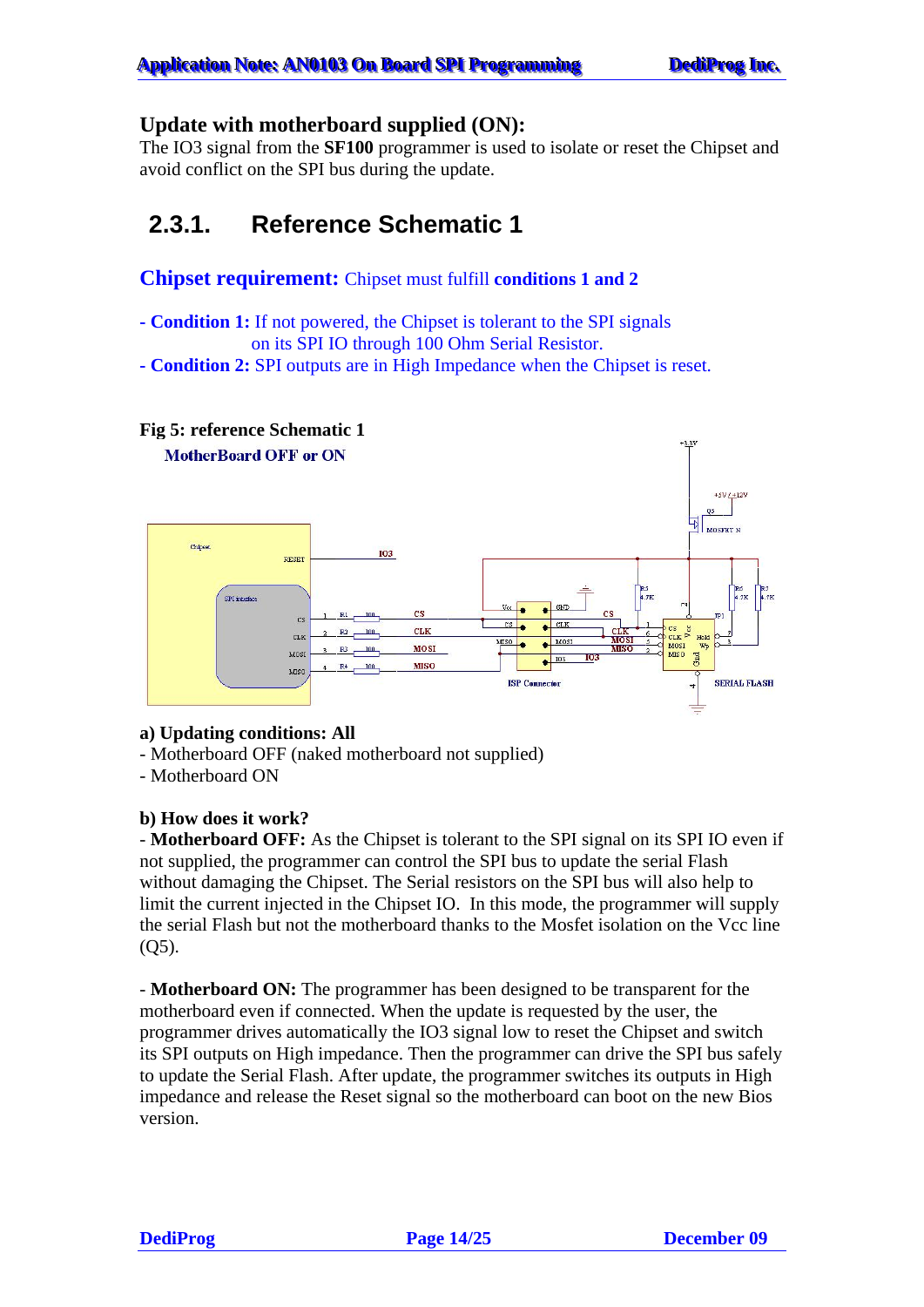#### <span id="page-14-0"></span>**c) Hardware Requirements:**

- One N Mosfet

- Four Serial resistors (the SPI bus parasitic capacitance must be minimized by placing the Chipset, Serial Flash and ISP connector as close as possible) - One pin header connector (can be 2.54mm or 1.27mm)

**Remark:** The Serial resistors (R1 to R4) are also useful to filter the under and overshoot of the fast SPI signals. The CS pull up resistor (R5) deselects the memory when chipset does not drive the bus and protect the memory from noise.

### **2.3.2. Reference Schematic 2**

#### **Chipset requirement:**

 $\rightarrow$  no conditions required (work with all the chipsets)

For Cost reduction reasons, DediProg recommended to use the **schematic 1** if the Chipset is compliant with the **"condition 1 and 2"**. If not, designers can implement the **reference schematic 2**.

This schematic is compliant with all South bridges such as **Intel ICH7, ICH8, ICH9, etc..** 

As these Chipsets are not tolerant to SPI signal when Chipset is not supplied (High current injected) or because the SPI outputs are not switched in High impedance when the Chipset is reset, designers must implement some isolations on the SPI bus to protect the Chipset during the update with motherboard OFF or avoid any conflict with the programmer during the update with motherboard ON.

#### **Fig 6: Isolations needed when SPI signals from an external programmer**

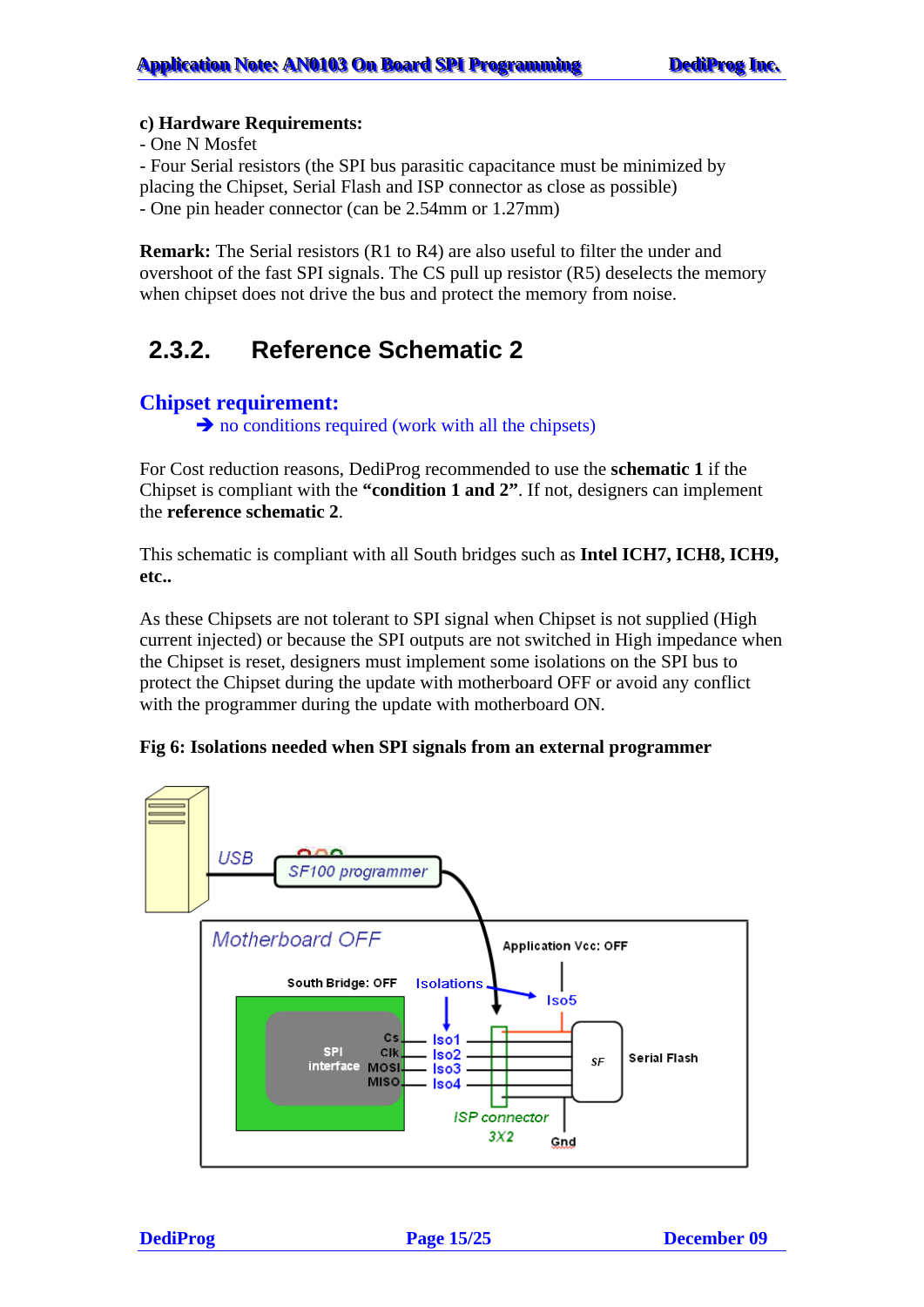#### **Fig 7: Reference Schematic 2**



*Remark: The Mosfet must be connected carefully according to the parasitic diode effect when not supplied. The diode effect must prevent the current leakage from the ISP connector to the Chipset.* 



#### **Fig 8: Mosfet on the board**

#### **a) Updating conditions: All**

- Motherboard OFF (naked motherboard not supplied)
- Motherboard ON

#### **b) How does it work?**

- **Motherboard OFF:** When the Motherboard is not supplied, the MOSFET are open and ensure a perfect isolation for the programmer. In this mode, the programmer will supply the serial Flash but not the motherboard thanks to the Mosfet isolation on the Vcc line.

- **Motherboard ON:** When the motherboard is supplied, the MOSFET are closed and ensure a perfect communication between the Chipset and the Serial Flash (small Ron if driven by 5V or 12V). The programmer has been designed to be transparent for the motherboard even if connected. When the update is requested by the user, the programmer drives automatically the IO3 signal low to switch OFF and open the MOSFET. Then the programmer can drive the SPI bus safely to update the Serial Flash as they are isolated from the Chipset. After update, the programmer switches its outputs in High impedance and release the IO3 signal so the MOSFET are closed and the Chipset can boot on the new Bios version.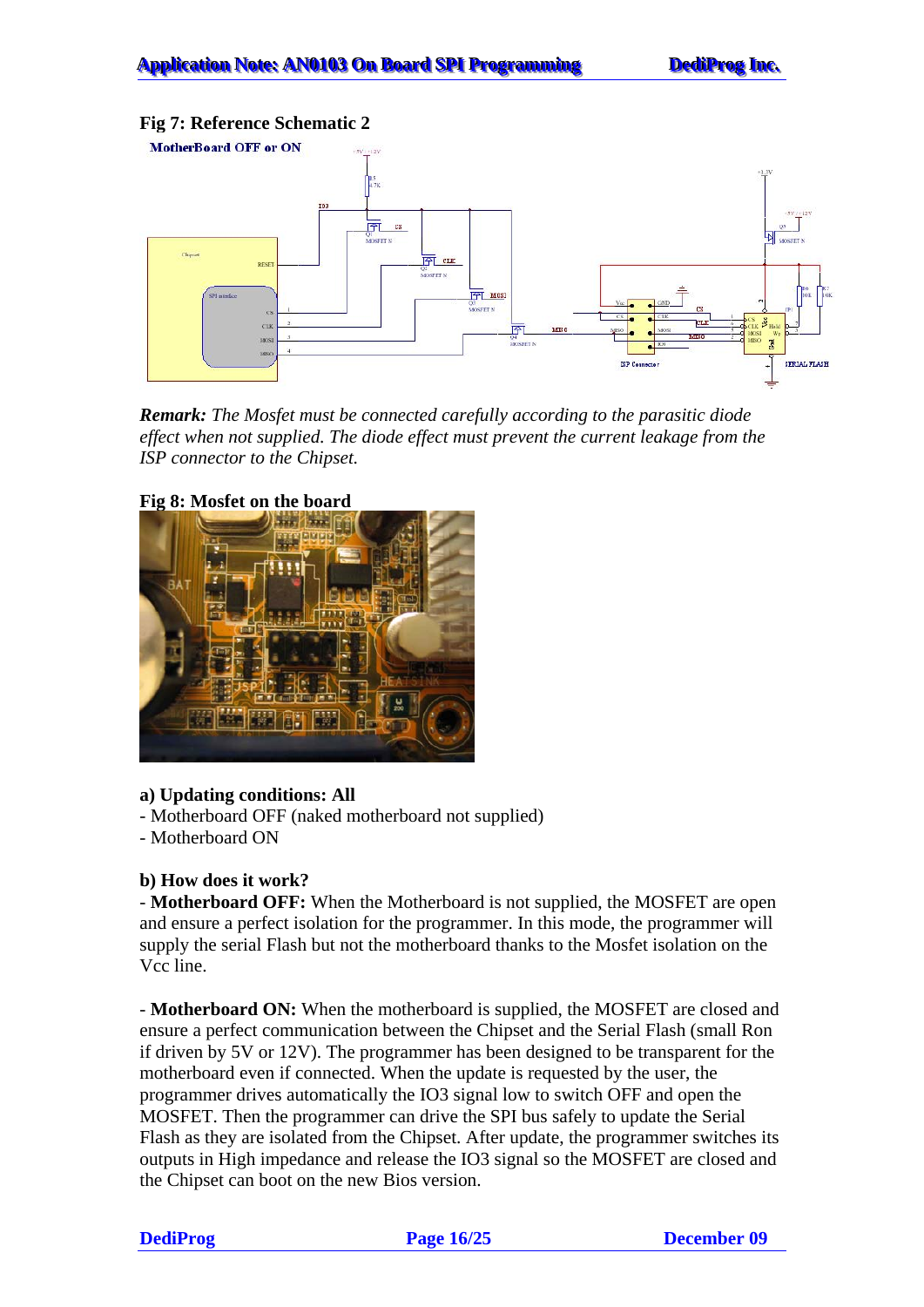#### <span id="page-16-0"></span>**c) Hardware requirements:**

- Five N Mosfet
- One Serial resistor
- One pin header connector (can be 2.54mm or 1.27mm)

#### **Conclusion:**

If you implement the **schematic 1** when the Chipset fulfill the **Condition 1 and 2** and the **schematic 2** when the Chipset doesn't fulfill the **Condition 1 and 2** then all your motherboards will be compliant with **our "Universal ON/OFF" method** and will be optimized for cost reduction. The users (Bios engineer, R&D, operators in production or repairing) will be able to implement a unique and simple way to update the bios what ever the motherboard model, the Chipset used or the Motherboard conditions.

### *2.4. Update the Bios memory only when "Power ON"*

#### **Method name: "Universal ON"**

The memory can be updated with the same method what ever the Chipset suppliers but only with the motherboard supplied (ON).

These designs offer a simple, flexible and safe method to update all the motherboards with the same tools and by the same way (motherboard ON). Same method means same way to update the Bios at the user point of view but the design can be different according to the chipset used.

### **2.4.1. Reference Schematic 3:**

#### **Chipset condition:**

**- Condition 2:** SPI outputs are in High Impedance when the Chipset is reset.

**This schematic 3 is a simplification of the schematic 1 (fig 5) limited to the update with motherboard ON only to reduce the number of MOSFET.** 



#### **Fig 9: Reference Schematic 3**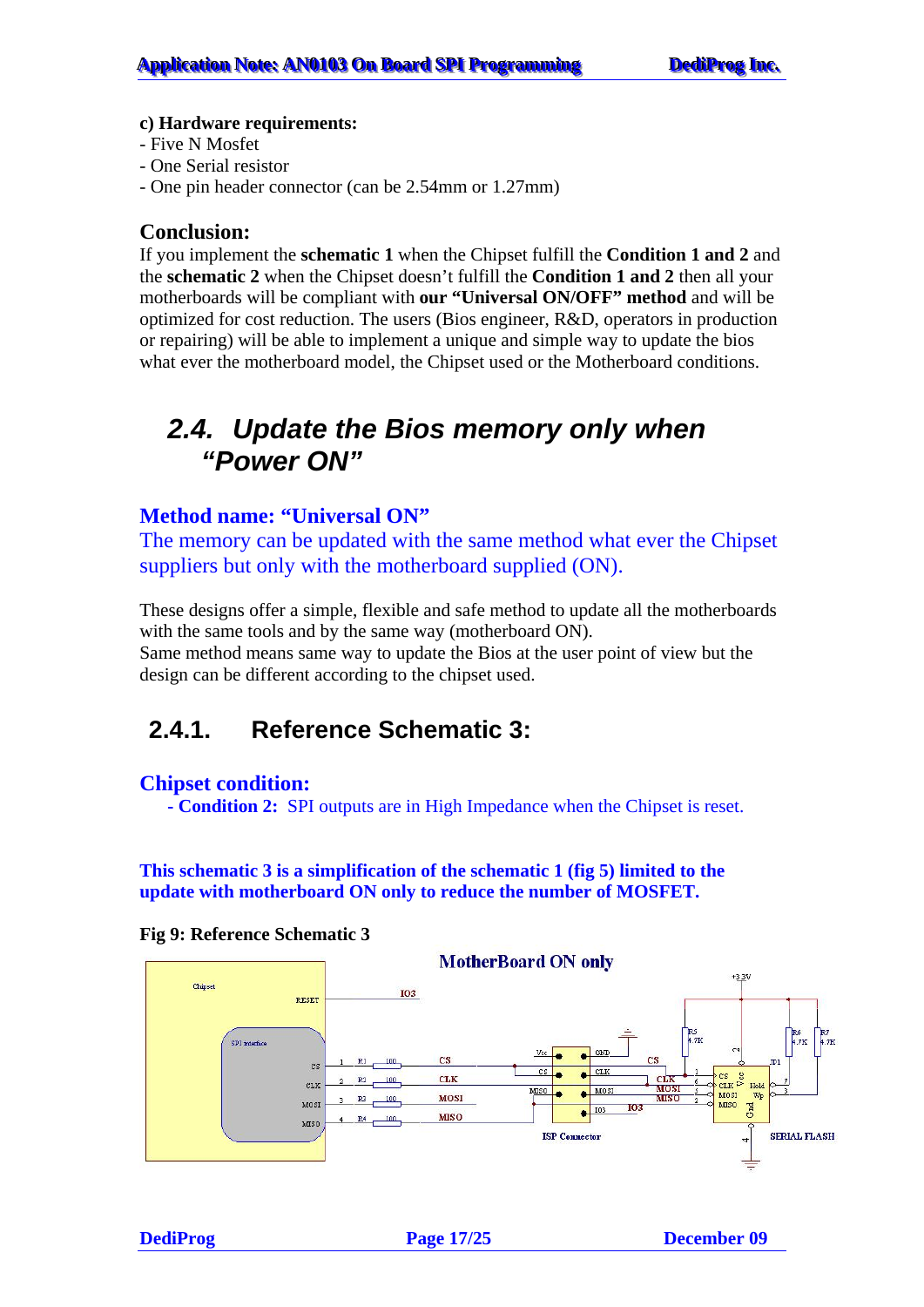#### <span id="page-17-0"></span>**a) Updating conditions:**

- Motherboard ON only

#### **b) How does it work?**

In this case, the Serial flash is supplied by the motherboard during the update, so the Vcc doesn't need to be connected to the programmer and the Vcc Mosfet isolation is not needed. The IO3 resets the Chipset during the memory update to release the SPI bus in High Impedance.

#### **c) Hardware Requirements:**

- Four Serial resistors (the SPI bus parasitic capacitance must be minimized by placing the Chipset, Serial Flash and ISP connector as close as possible) - One pin header connector (can be 2.54mm or 1.27mm)

**Remark:** The Serial resistors (R1 to R4) are also useful to filter the under and overshoot of the fast SPI signals. The CS pull up resistor (R5) deselects the memory when chipset does not drive the bus and protect it from noise.

### **2.4.2. Reference Schematic 4**

#### **Chipset condition:**

 $\rightarrow$  no conditions required (work with all the chipsets)

#### **This schematic 4 is a simplification of the schematic 2 (fig 7) limited to the update with motherboard ON only to reduce the number of MOSFET. It is applicable to all the Chipset suppliers including Intel ICH7, ICH8, ICH9..**

For Cost reduction reasons, DediProg recommended to use the **schematic 3** if the Chipset is compliant with the **"condition 2"**. If not, designers can implement the **reference schematic 4**.

#### **Fig 10: Reference Schematic 4**

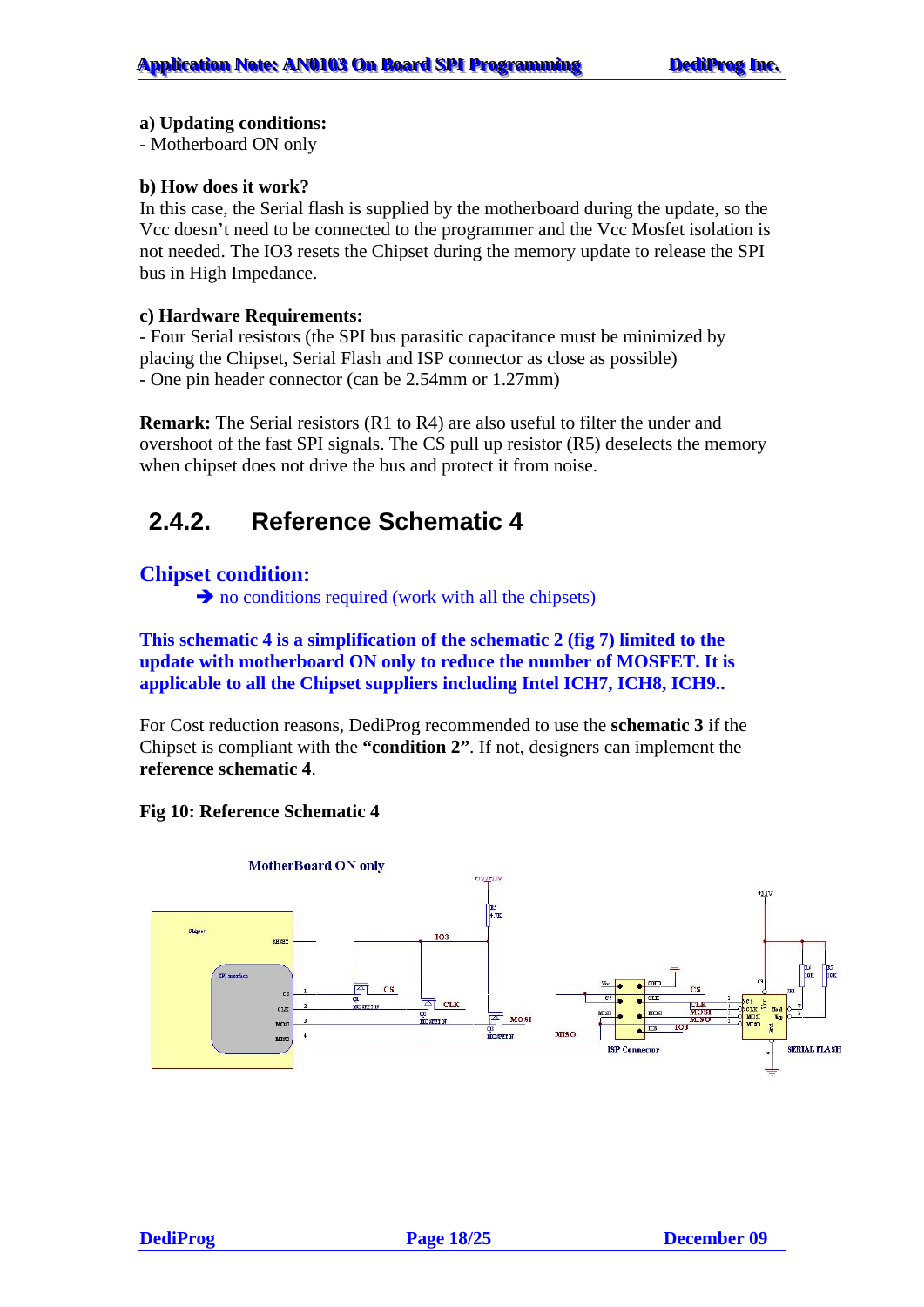#### <span id="page-18-0"></span>**a) Updating conditions:**

- Motherboard ON only

#### **b) How does it work?**

In this case, the Serial flash is supplied by the motherboard during the update, so the Vcc doesn't need to be connected to the programmer and the Vcc Mosfet isolation is not needed. Three Mosfets are needed to isolate the Chipset outputs (CS, CLK and MOSI) during the serial flash update to avoid conflict with the programmer. The IO3 is needed to switch the MOSFET OFF. The MISO signal doesn't need to be isolated as it is a Soutbridge input (no possible conflict).

**Remark:** on the schematic of figure 8, the MISO Mosfet (Q4) is needed to protect the Chipset when update is performed with motherboard OFF (Chipset not supplied) and avoid current injection in the Chipset input buffer.

#### **c) Hardware requirements:**

- Three N Mosfet
- One Serial resistor
- One pin header connector (can be 2.54mm or 1.27mm)

*Remark: The Mosfet must be connected carefully according to the parasitic diode effect when not supplied. The diode effect must prevent the current leakage from the ISP connector to the Chipset.* 

#### **Conclusion:**

If you implement the **schematic 3** when the Chipset fulfill the **Condition 2** and the **schematic 4** when the Chipset doesn't fulfill the **Condition 2** then all your motherboards will be compliant with **our "Universal ON" method** and will be optimized for cost reduction. The users (Bios engineer, R&D, operators in production or repairing) will be able to implement a unique and simple way to update the bios what ever the motherboard model, the Chipset used but only with the Motherboard ON.

### *2.5. Update the Bios memory only when chipset releases the SPI bus*

#### **Method name: "Universal HZ"**

Designers can decide to select a specific time when the Chipset releases automatically the bus in High Impedance to perform the update.

**- Chipset condition 3:** When motherboard is in Stand By mode (supplied but not turned ON), the chipset and memories are supplied and the chipset release the SPI bus in high Impedance.

**Remark:** Designers need to be sure that in Stand By mode, the motherboard will supply the Chipset and the Serial Flash memory (3.3V) and that the Chipset releases the SPI bus in high impedance.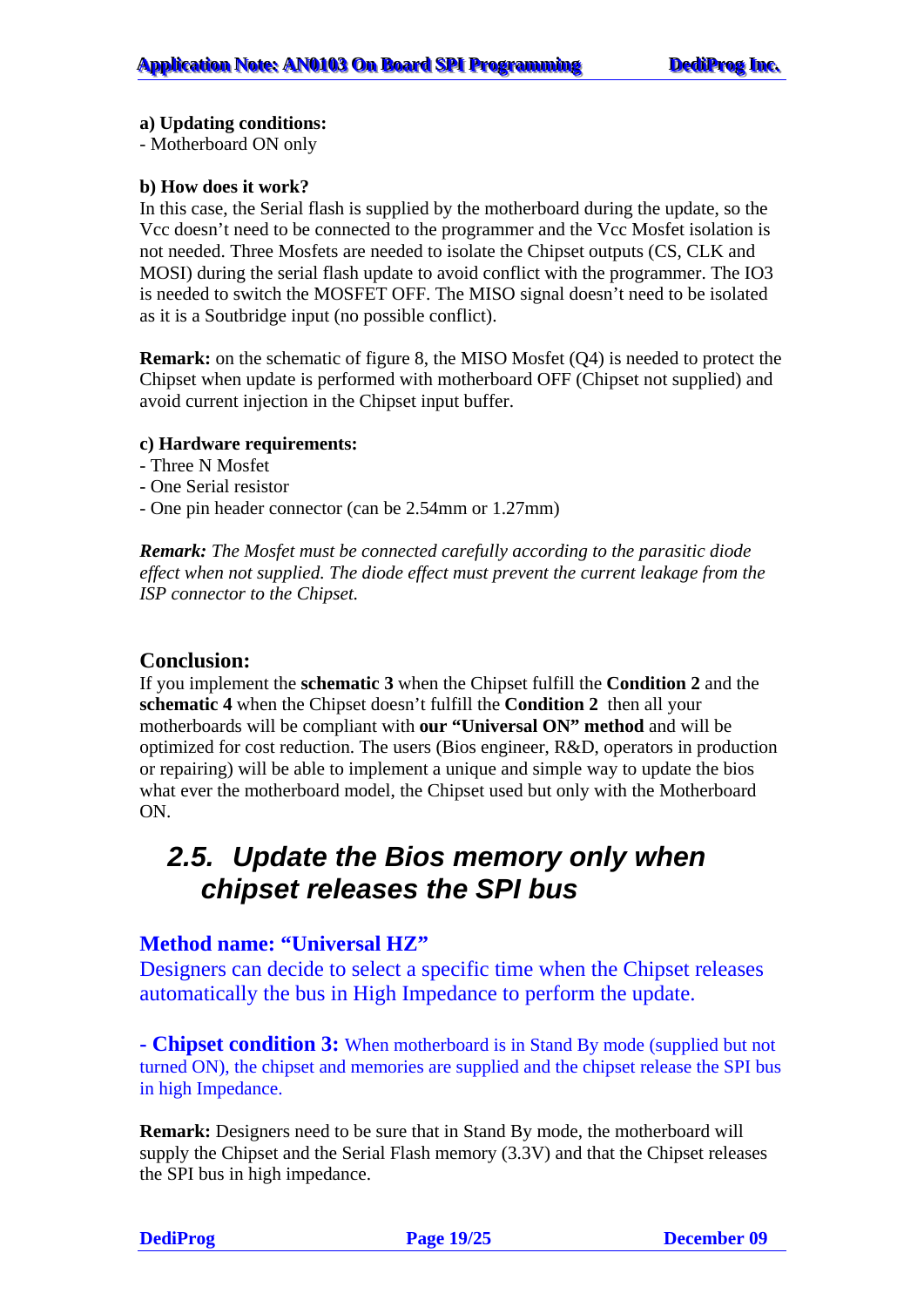#### <span id="page-19-0"></span>**- Chipset condition 4:** When motherboard has finished booting, the chipset release the SPI bus in high Impedance.

**Remark:** Designers need to be sure that after have booted, the Chipset will not try to access the serial Flash during the ISP update

In this case, DediProg recommends to provide a clear dedicated document where all the methods are clearly detailed according to the motherboard models. This document (motherboard maker specific) will then be useful for the final user that will attempt to update the Bios memory in these different conditions.

Download the Application **AN0106 "On-Board SPI programming with DediProg tools: End user version"** and contact our DediProg technical team to adapt it to your specific motherboard portfolio and update conditions.

#### **If the chipset and motherboard fulfill the "Condition 3"**

**→** Designers can implement the "**schematic 5**" and user can update the memory during the motherboard Stand by mode.

#### **If the chipset doesn't fulfill the "Condition 3"**

- $\rightarrow$  Designers can implement the "**schematic 2**" if memory is not supplied
- $\rightarrow$  Designers can implement the **"schematic 4"** if memory is supplied

#### **If the chipset fulfill the "Condition 4"**

 $\rightarrow$  Designers can implement the "schematic 5" and user can update the memory after the motherboard boot.

#### **If the chipset doesn't fulfill the "Condition 4"**

 $\rightarrow$  Designers can implement the "schematic 4" if memory is supplied

### **2.5.1. Reference Schematic 5**





#### **a) Updating conditions:**

- Motherboard supplied but update only during Stand By mode or after boot.

#### **b) How does it work?**

We select the appropriate time when the Chipset is in waiting mode so, does not try to access the memory and does not drive the SPI bus (SPI is in High Impedance).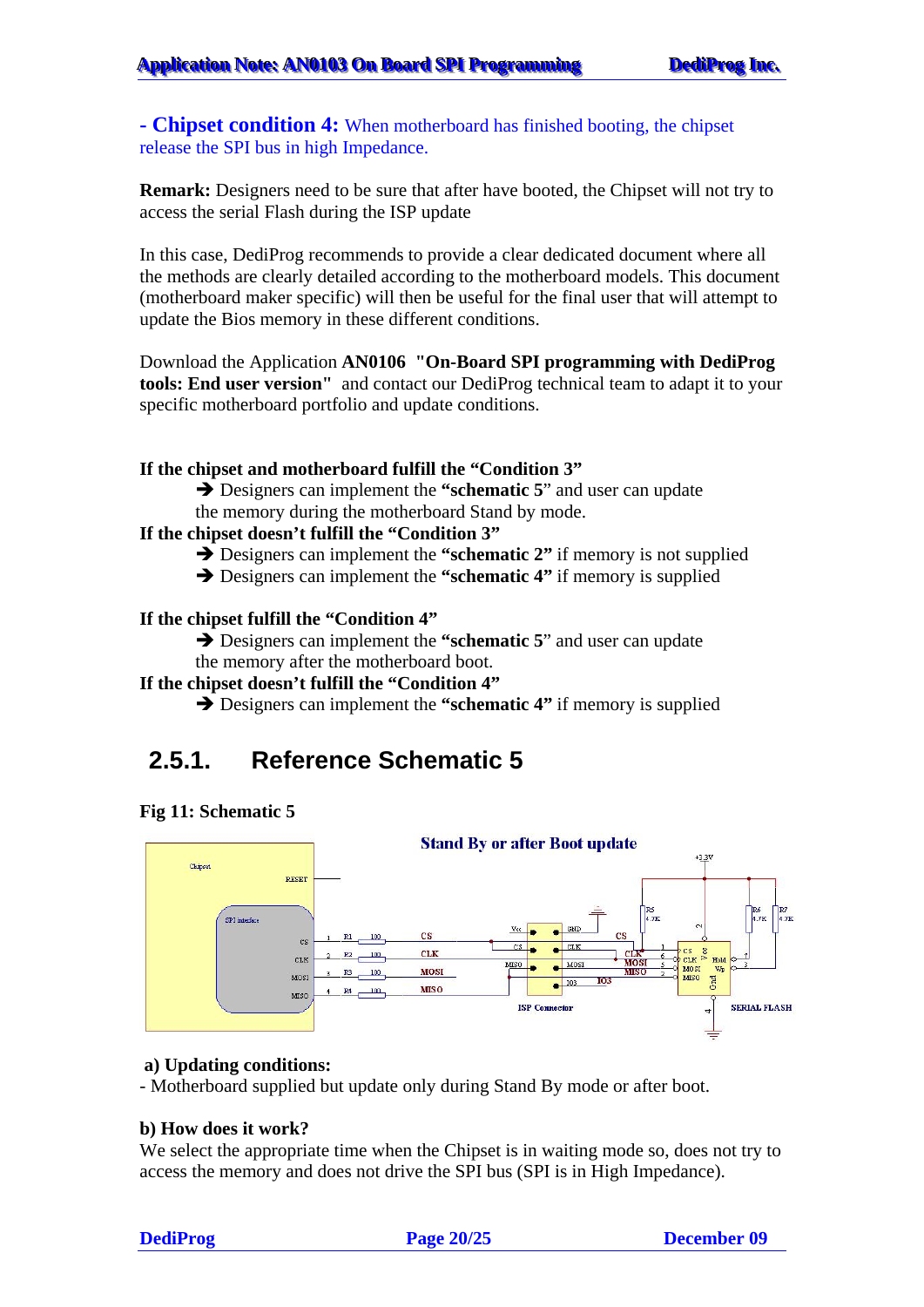#### <span id="page-20-0"></span>**c) Hardware requirements:**

- Four Serial resistors (the SPI bus parasitic capacitance must be minimized by placing the Chipset, Serial Flash and ISP connector as close as possible) - One pin header connector (can be 2.54mm or 1.27mm)

**Remark:** The Serial resistors (R1 to R4) are also useful to filter the under and overshoot of the fast SPI signals. They are also a protection in case, the Chipset attempt to access the Serial Flash during the ISP update. The CS pull up resistor (R5) deselects the memory when chipset does not drive the bus and protect it from noise.

### *2.6. Conclusion*

We recommend to the motherboard makers to select one of these updating methods in order to rationalize their solutions and offer to all the actors involved on the motherboard chain **ONE UNIQUE METHOD** to update all your motherboards portfolio and make it simple and convenient.

- ¾ **"Universal ON/OFF" method**
- ¾ **"Universal ON" method**
- ¾ **"Universal HZ" method**

If for cost reason, you decide to select different updating methods according to your chipset capabilities then we recommend you to provide a documentation to explain clearly the updating conditions according to the motherboard models.

DediProg team has generated a Generic Application Note to explain step by step the Bios updating process to the field operators. This Application note can be easily adapted to your solutions portfolio.

Please Download the **AN0106 "On-Board SPI programming with DediProg tools: End user version"** and contact us for your specific adaptation.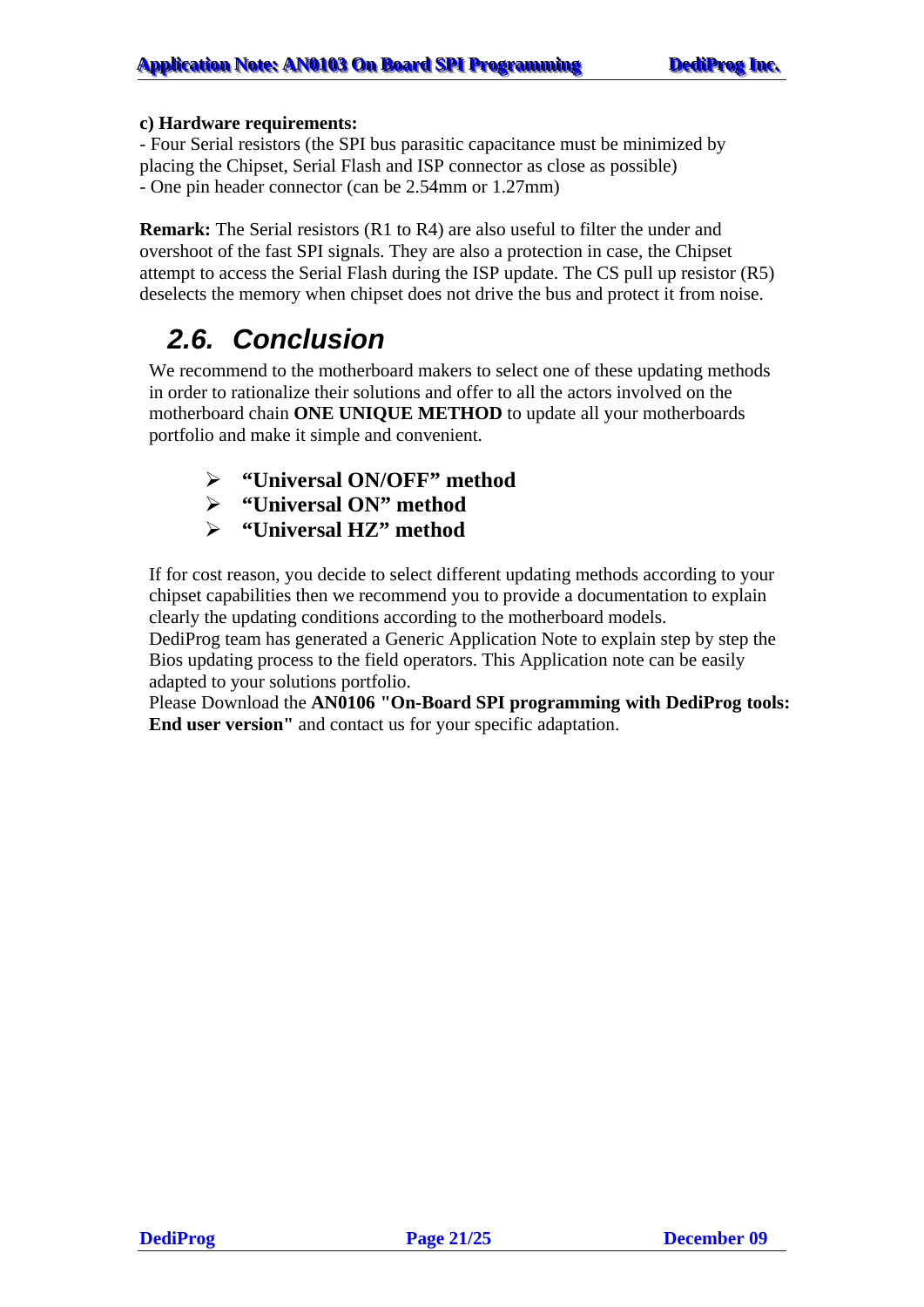## <span id="page-21-0"></span>**3. Backup Boot Flash design**

### *3.1. What are the benefits for your company?*

The DediProg Backup Boot Flash tool can be differentiate from the In System Programming method on the fact that it will not be used to update directly the Serial Flash on board but ingenuously oblige the computer to work on a backup memory.

This tool is very convenient for Bios development and for repairing in case, the ISP method cannot be supported by the motherboard.

#### **Fig 12: Backup Boot Flash tool**



#### **Convenient for the Bios development:**

Bios team don't need to unsolder the part from the board to update the bios. With Our Backup Boot Flash tool, all the Bios trials and development could be done from the Serial Flash inserted in our tool socket. The Backup Serial Flash can been easily changed (different densities or suppliers) and even easily updated by connecting our SF100 programmer as below:

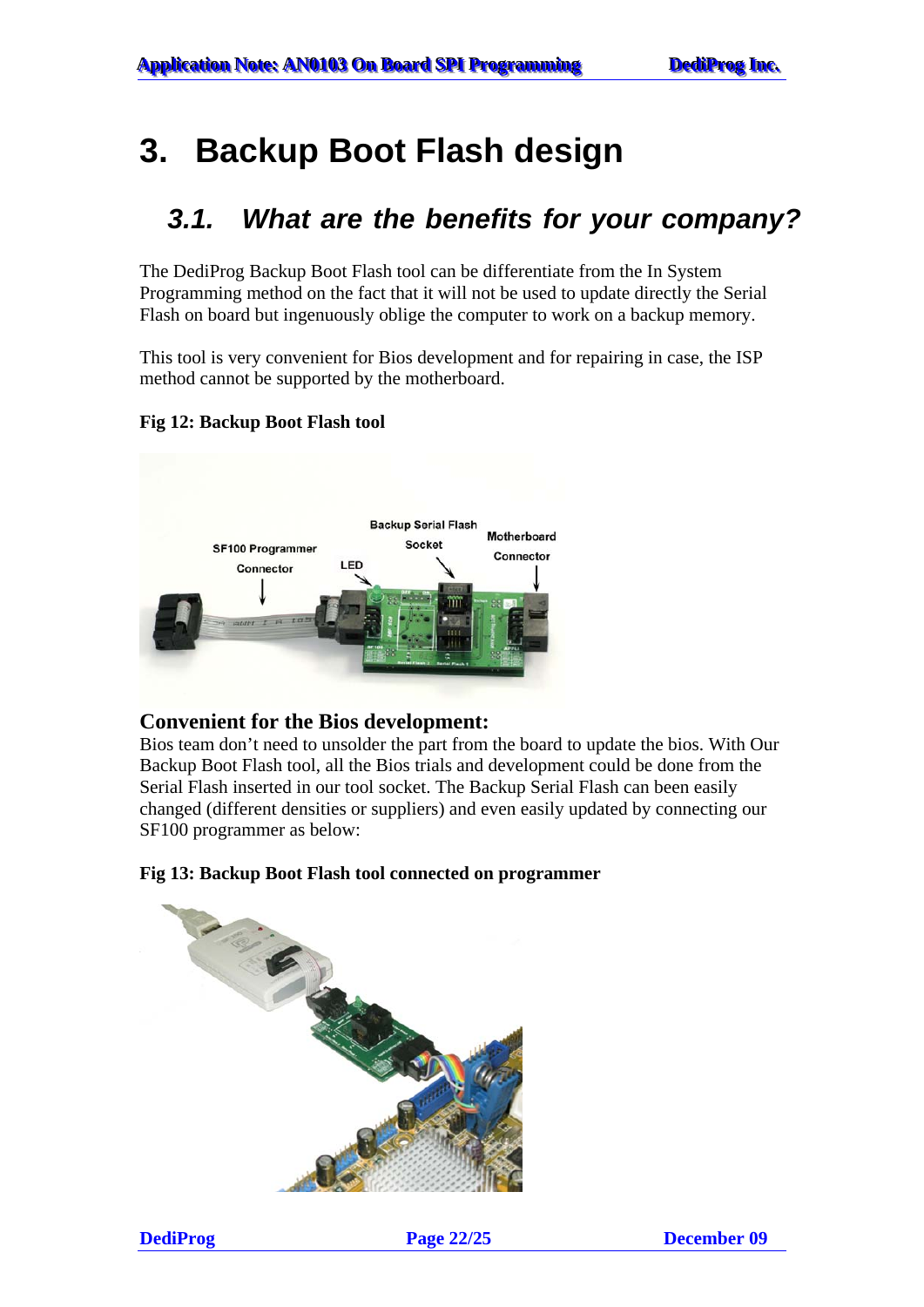#### <span id="page-22-0"></span>**Useful for the Bios repairing if ISP method is not supported:**

When the Bios of the motherboard is corrupted, the computer is not able to boot anymore. When connected on the motherboard, the DediProg Backup Boot tool will disable automatically the Main Serial Flash soldered on board so that chipset will boot on the backup Serial Flash inserted in the socket. After the motherboard boot completion, operator must disconnect the BBF tool from the motherboard to enable the main Serial Flash again and use the Flash Utility tool (usually provided by the Chipset maker, bios maker or motherboard maker) to update its Bios content and repair it.

The DediProg Backup Boot Flash tool can be connected on the motherboard pin header as below:

#### **Fig 14: Backup Boot Flash connection on the motherboard connector**



### *3.2. Design the motherboard for the BBF method*

The Backup Boot Flash method does not require complex design:

- ¾ **Connect the Hold Pin to the Vcc through a Pull up resistor**  Most of the market motherboards already fulfill this condition.
- ¾ **Select the method to connect the BBF tool on the motherboard**

### **1) A Standard BBF pin header on the motherboard**

The Standard BBF Pin header (8 pins 2.54mm pitch) has the equivalent pin-out than the SO8 Serial flash pin out.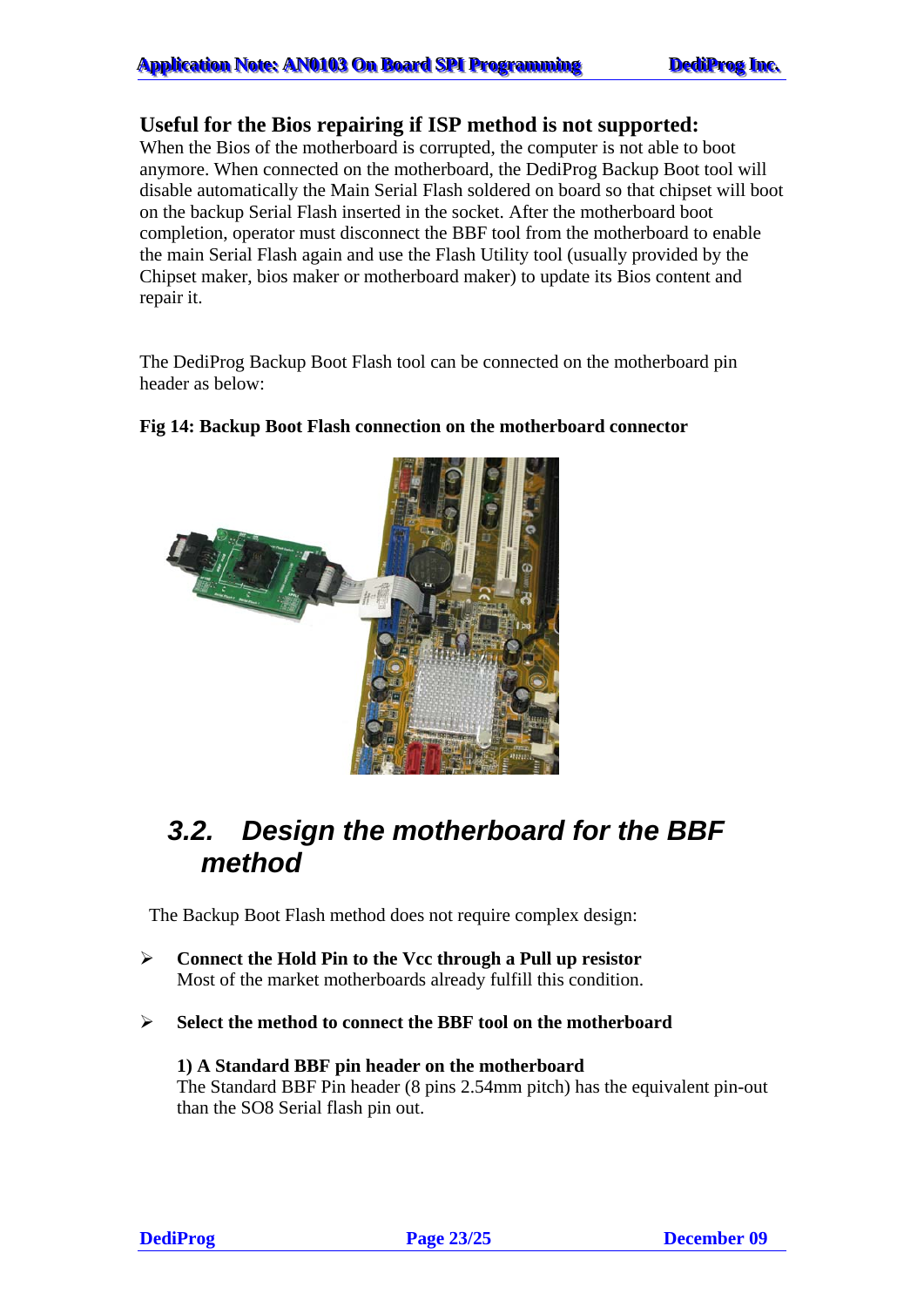**Table 2:** 

|   | CS          | vcc        | 2 |
|---|-------------|------------|---|
| 3 | <b>MISO</b> | Hold       |   |
| 5 | X           | <b>CLK</b> |   |
|   | <b>GND</b>  | MOSI       | 8 |

**Remark:** the pin 5 can be used as a mistake proof pin to prevent from wrong connection.

#### **Figure 15: Standard connector for the BBF method**



#### **2) Replace the Main Serial Flash by a SMT Straight 1.27mm pin Header**

This solution is very convenient for Bios development. The main Serial Flash is unsoldered from motherboard and our SMT Straight 1.27mm Pin header is soldered on its SO8 footprint. The Backup Boot Flash tool can then be connected for a perfect stability (no impact on the production version).

#### **Figure 16: SMT Straight 1.27mm pin Header**

#### SMT straight 1.27mm Pin Header



Soldered on the Main Serial Flash **SO8 Footprint** 

#### **3) Connect the BBF on the Serial Flash Package:**

Our SO Test Clip can be used to connect the Backup Boot Flash tool directly on the pins of the Serial Flash soldered on the board (SO8N, SO8W or SO16 packages only). This connection must be carefully handle to avoid wrong connection or unstable connection.

This solution can be used if the motherboard has not been designed to support the ISP or BBF connectors.

DediProg recommends to use soldered connector when ever is possible.